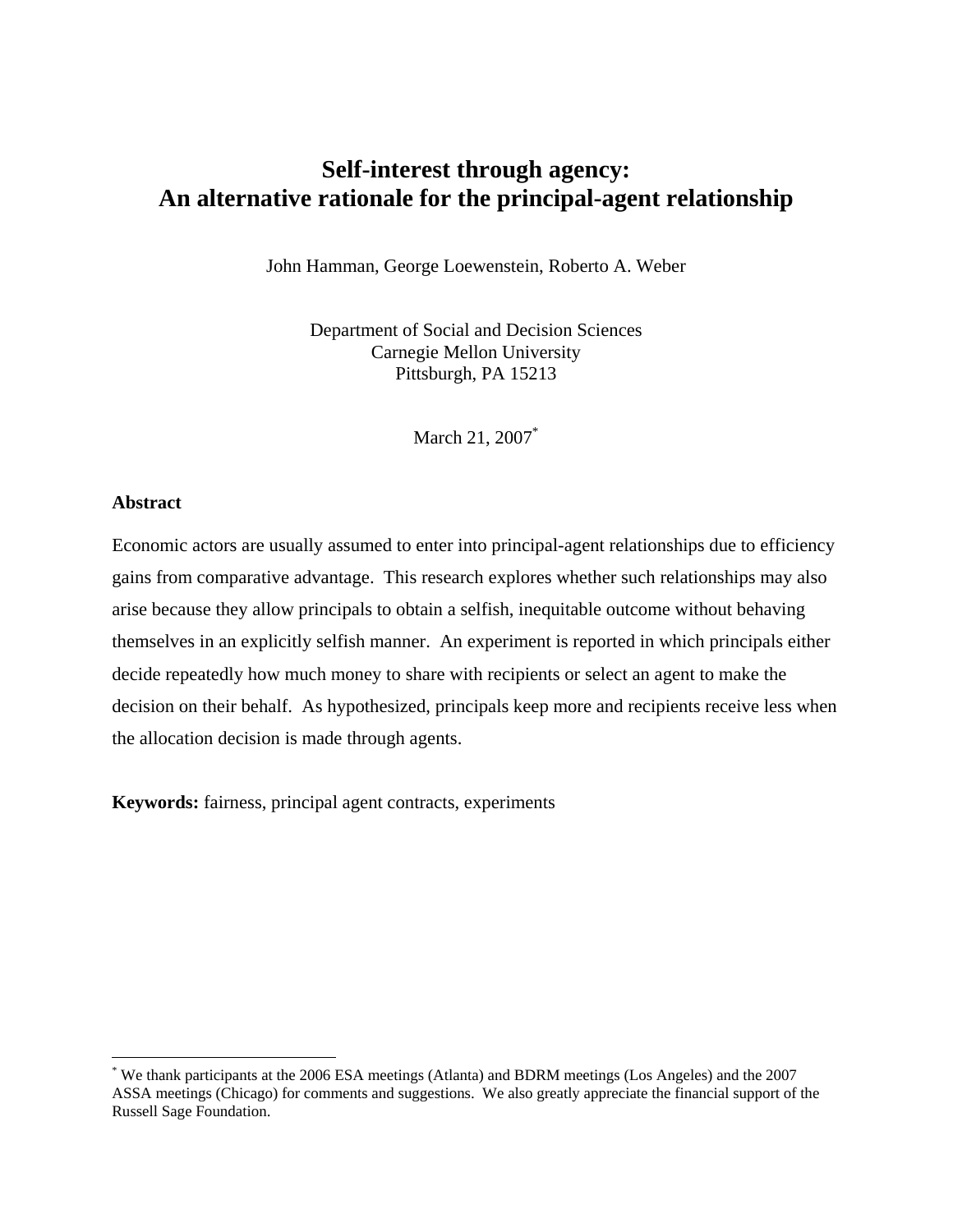# **1. Introduction**

In the standard economic analysis of the principal-agent relationship, principals are assumed to contract with agents because they confer efficiencies, either due to skill and expertise, or a lower opportunity cost of time or effort (see Hart and Holmstrom, 1987, for a review of the principal-agent literature). For example, agents can be used to delegate tasks for which the principal has a high opportunity cost, or to make decisions for the principal on matters for which the agent has greater expertise. The central focus of the literature on the principalagent relationship has been on how to design monitoring and/or incentive schemes that enable these advantages to be realized despite the fact that agents typically face different incentives than the principals that employ them.

 This paper examines whether the principal-agent relationship might in some cases serve a function unrelated to efficiency. Specifically, a principal may hire an agent to take selfinterested or immoral actions that the principal is reluctant to take more directly. The principal may feel more detached, and hence less responsible, for such an action if so-delegated, while the agent may feel that he or she was "just carrying out orders" or merely fulfilling the requirement of an employment contract. Through the use of agents, therefore, accountability for morally questionable behavior can become vertically diffused with no individual taking responsibility.

 While this function of agency has not been previously investigated in the economics literature, it is commonplace in popular accounts of behavior in domains as diverse as politics, business, war, and everyday social interaction. For example, companies are often accused of strategically outsourcing production and other functions to outside firms that act less ethically or socially responsibly than the company would act itself – for example, by treating workers less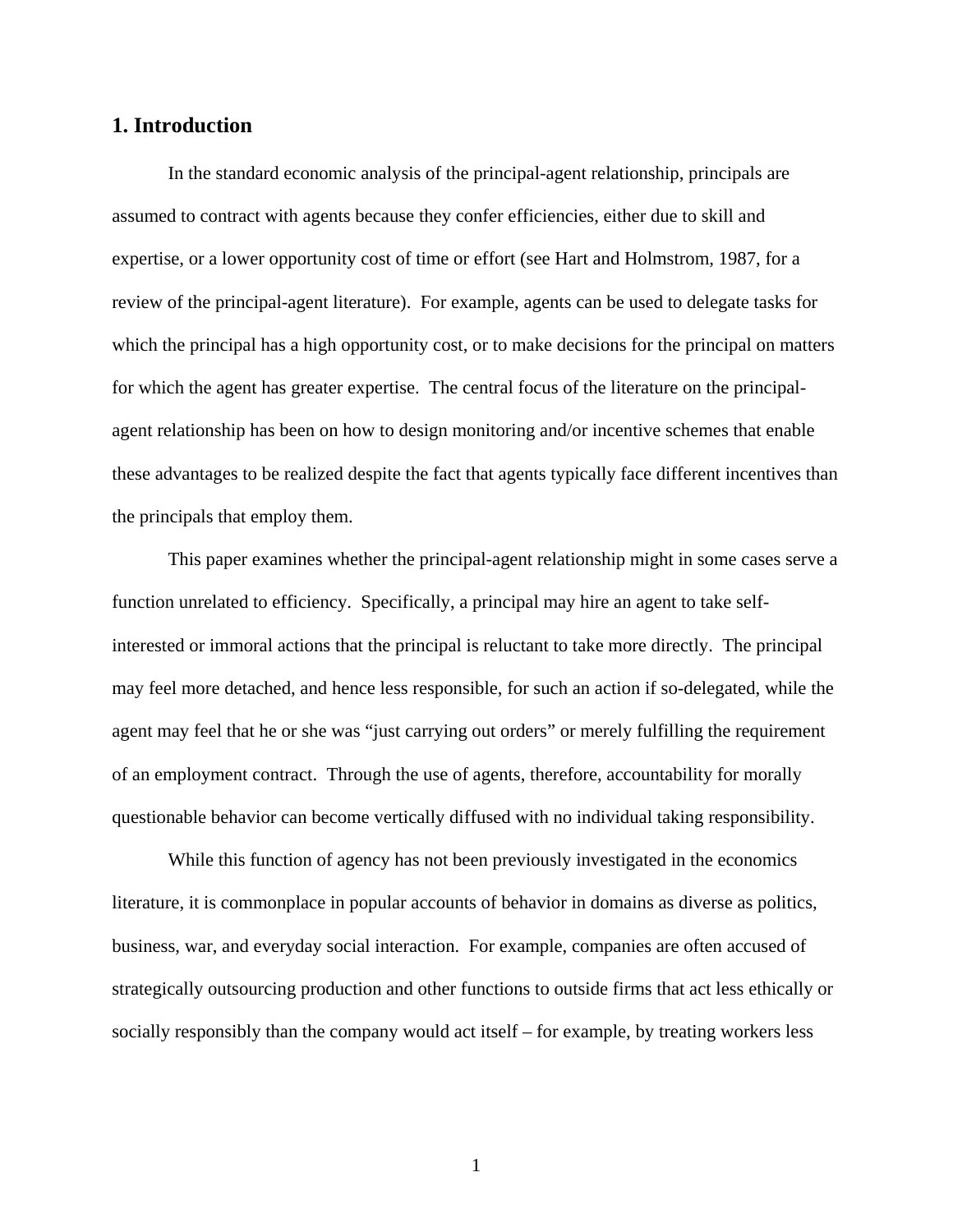generously or polluting the environment.<sup>1</sup> Executives and stockholders of the outsourcing company may turn a blind eye toward the actions of the outside firms, remaining deliberately uninformed, or at least pretending to be so. To give a more concrete example, one explanation for the Enron disaster lies in top executives' and board members' willingness to tacitly encourage the company's CFO and external auditors to engage in financial malfeasance on their behalf, while limiting their own personal involvement in such matters (Eisenberg, 2002; McLean and Elkind, 2003). Similarly, the steady rise in private military contractors over the last few decades – which was prevalent in previous centuries as well – is often linked to these entities' willingness to engage in warfare beyond what is permissible or politically feasible for public military forces, thus limiting public officials' accountability and responsibility for casualties or heinous acts (see, for instance, Thomson, 1995; Singer, 2007).<sup>2</sup>

 In this paper, we test whether actions taken through agents are indeed likely to be more self-interested than actions one must take directly. We report results from an experiment in which principals, over 12 repeated rounds, face a decision of how much money to share with a passive and anonymous recipient, an experimental setup known as the "dictator game" (Forsythe et al., 1994). In the *baseline* condition, principals make the decision themselves, as is usually the case in experiments. In the *agent* and *agent/choice* conditions, principals select agents to make the decision on their behalf. After the agent chooses, the principal finds out what the agent chose and must decide whether to remain with the agent or select a different one. The agents are rewarded only for being selected.

 $1$  For example, in response to complaints about exploitative labor practices in independent factories in developing nations producing their products, Nike executives often claimed to have limited control over the actions of these outside firms. Moreover, firm managers who act unethically often justify such behavior through their role as agents for shareholders. For example, in discussing exploitative labor practices, Radin and Calkins (2006) note that one possible reason for their existence is because "Employees and managers view themselves as mere agents, and they act according to what they perceive are the values and interests of the principals" (p. 266).

<sup>&</sup>lt;sup>2</sup> For example, much of the interrogation at Abu Ghraib prison in Iraq was conducted or overseen by independent contractors (Merle and McCarthy, 2004).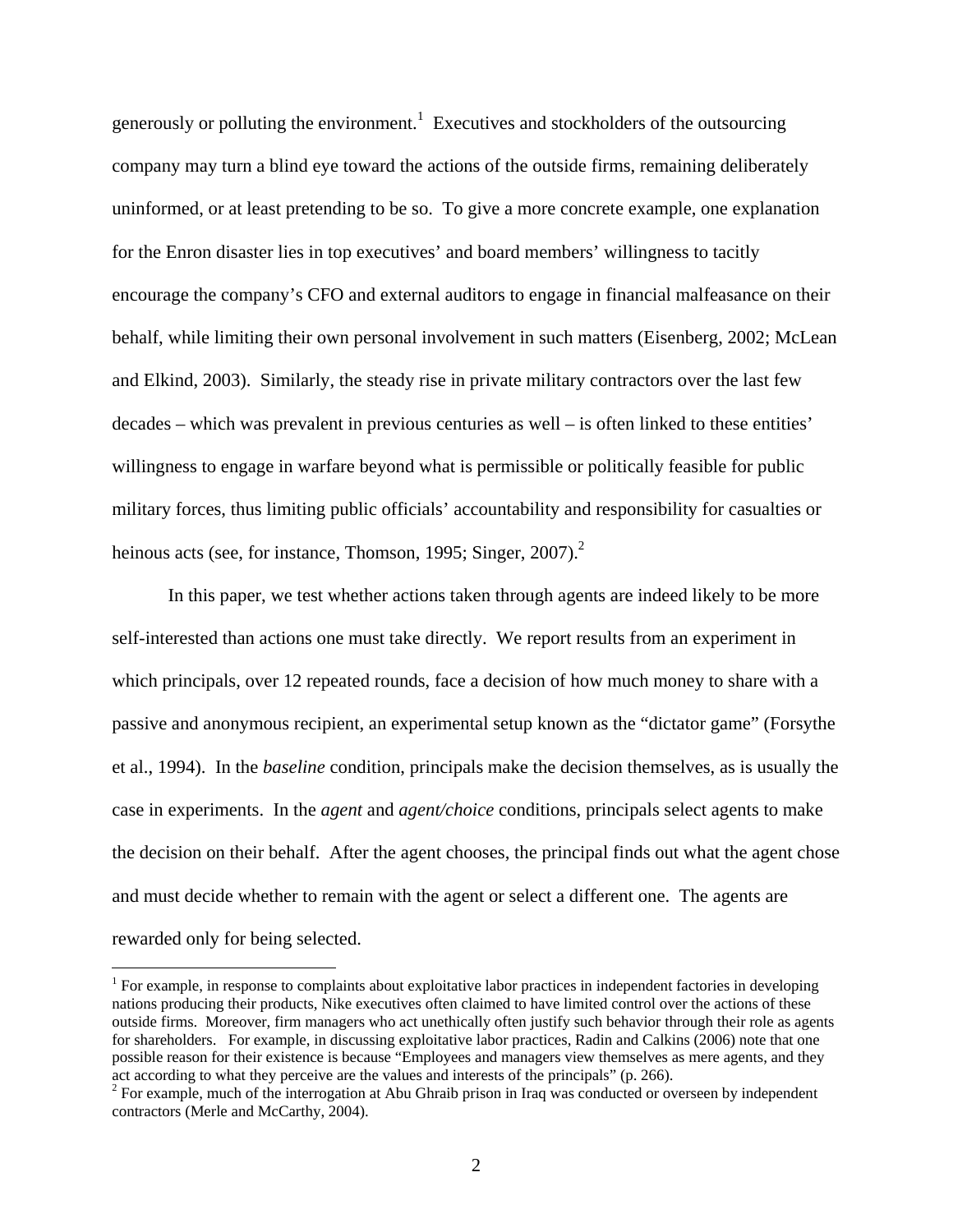Our main prediction is that principals will share more money with recipients when they give directly than when they hire agents to allocate the money on their behalf. More precisely, we predict that principals, who would share significant amounts if choosing for themselves, will replace agents who do so on their behalf and will instead seek out agents who share little or nothing with the recipient.

 In addition to investigating the impact of agency relationships on generosity, the experiment also examines what happens when principals are given the opportunity to decide whether to act individually or through agents. In rounds  $9 - 12$  of the agent/choice condition, principals are given the opportunity to choose whether to give directly to the recipient or select agents as in rounds  $1 - 8$ . If principals value fair outcomes per se, they should choose to make the allocation decision themselves, thus ensuring that recipients receive a higher amount. And, if they view the actions taken by agents as fair, then they should be willing to take those actions themselves. However, a second prediction is that principals will continue to use agents who make selfish decisions on their behalf rather than making decisions themselves.

 Finally, we also administer questionnaires at the end of the experiment in which we elicit several attitudes, including the degree of responsibility felt for the recipients' fate. We predict that subjects acting individually in the baseline condition will report feeling responsible, but that neither principals nor agents in the other conditions will report responsibility.

#### Existing Literature

Extensive research in economics suggests that people not only maximize their payoffs, narrowly construed, but display a strong preference for fair outcomes. (Kahneman, Knetch, and Thaler, 1986; and see Camerer, 2003 for a review). Research on the dictator game shows that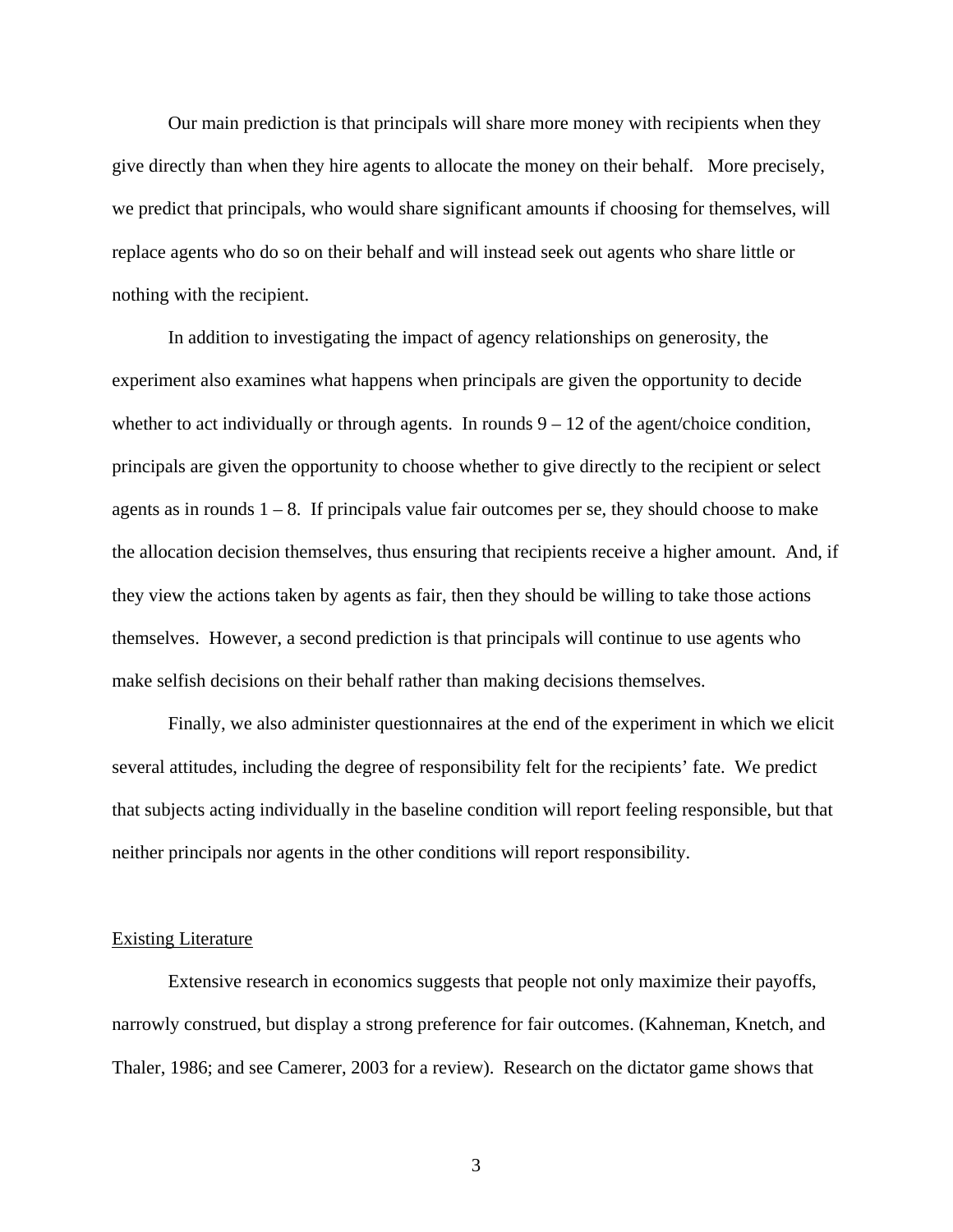even under conditions of complete anonymity, people are willing to share some amount of their allocation with an unknown recipient (Hoffman et al, 1994). Such results have led to the development of several theoretical models of fairness, which assume that people derive some utility from behaving fairly or some disutility from unequal outcomes (Rabin, 1993; Fehr and Schmidt, 1999; Bolton, 1991; Bolton and Ockenfels, 2000; Andreoni and Miller, 2002; Charness and Rabin, 2002; Loewenstein, Thompson & Bazerman, 1989).

 Dana, Weber and Kuang (2004) present a series of experiments that call into question the notion of a stable "fairness preference." Using several variants of a binary dictator experiment to examine what they call "moral wriggle room," they find that agents act more selfishly when a mechanism is introduced that allows them to avoid direct responsibility for behaving selfishly.

 One treatment from Dana et al (2004) is especially closely related to the current study. That treatment grouped two "dictators" with a single recipient. Both dictators simultaneously chose between a fair and selfish outcome, and if either chose the fair outcome then that result would occur. Thus, while either dictator could implement the fair outcomes, responsibility for the selfish and unfair outcome was shared. A substantially greater fraction of dictators behaved selfishly in this situation than when they were simply paired with a recipient and made an equivalent unilateral choice.

 One possible explanation for these and other related findings, lies in models in which fair behavior is not motivated by a preference for fairness per se, but is based on the desire to maintain a positive self image, manifested through one's actions (see, for instance, Prelec and Bodner, 2003; Benabou and Tirole, 2002; Konow, 2000; Murnighan, Oesch, and Pillutla, 2001). In these models, one avoids taking unfair actions because of what doing so implies about one's self. However, if the objectionable actions do not reflect directly on one's self, then it is much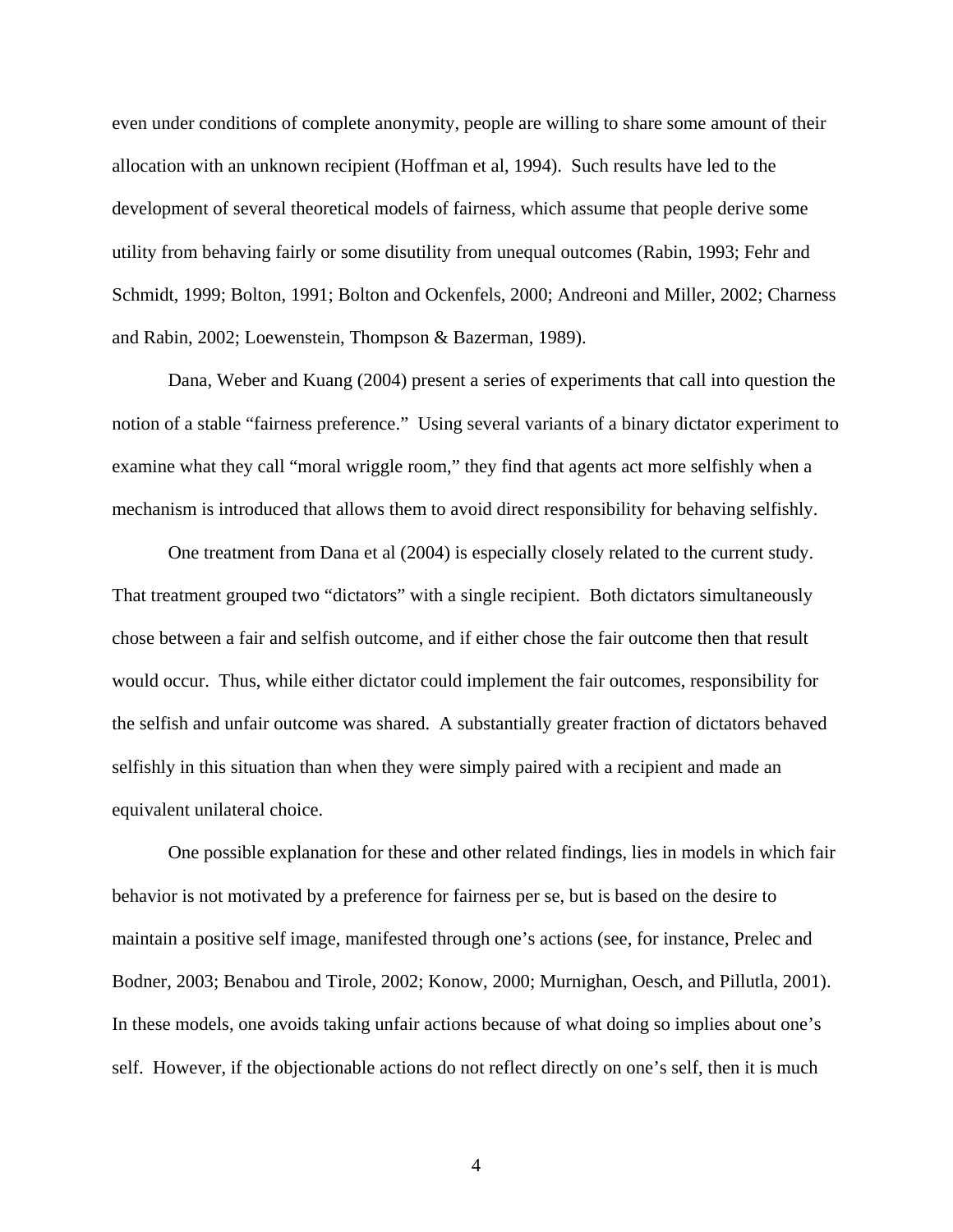easier to act in a self-interested fashion. Thus, much fair behavior occurs when, even though people may prefer to behave selfishly, they are constrained from doing so because of what selfinterested and unfair actions would imply about themselves.

 One way in which people can avoid making inferences about their own behavior is when others are involved in a decision, as in Dana et al (2004)'s experiment. Studies of "diffusion of responsibility," a concept first introduced by psychologists in the 1960s, show that individuals feel significantly less responsibility for actions undertaken by a group than they feel from their own individual decisions (e.g. Darley and Latane, 1968). This may arise from what Darley and his colleagues refer to as the bystander apathy effect (Latane and Darley, 1968, Darley, 2002). They found, for instance, that individuals are less likely to aid someone in distress if there are others who could do the same, to the extent that less aid is rendered when more people are present. In line with the diffusion of responsibility literature, principals in our current study may not feel responsible for being selfish if someone else makes the decisions (i.e. the "group" being the principal and the agent).

 In contrast to the diffusion of responsibility literature, and to Dana et al (2004, study 3), which examine what could be called "horizontal" diffusion of responsibility across people in similar situations, the current experiment examines a setting in which one individual is subordinate to another, as in the standard principal-agent relationship. In such a setup, if agents act selfishly, principals can plausibly feel that they did not make the decision themselves, despite their position of power. Agents, likewise, may feel that they were simply responding to competitive pressures or "just following orders." The idea that each party would use different and self-serving principles to judge their own moral responsibility is consistent with the above research on self-serving judgments of fairness, which shows that people tend to judge the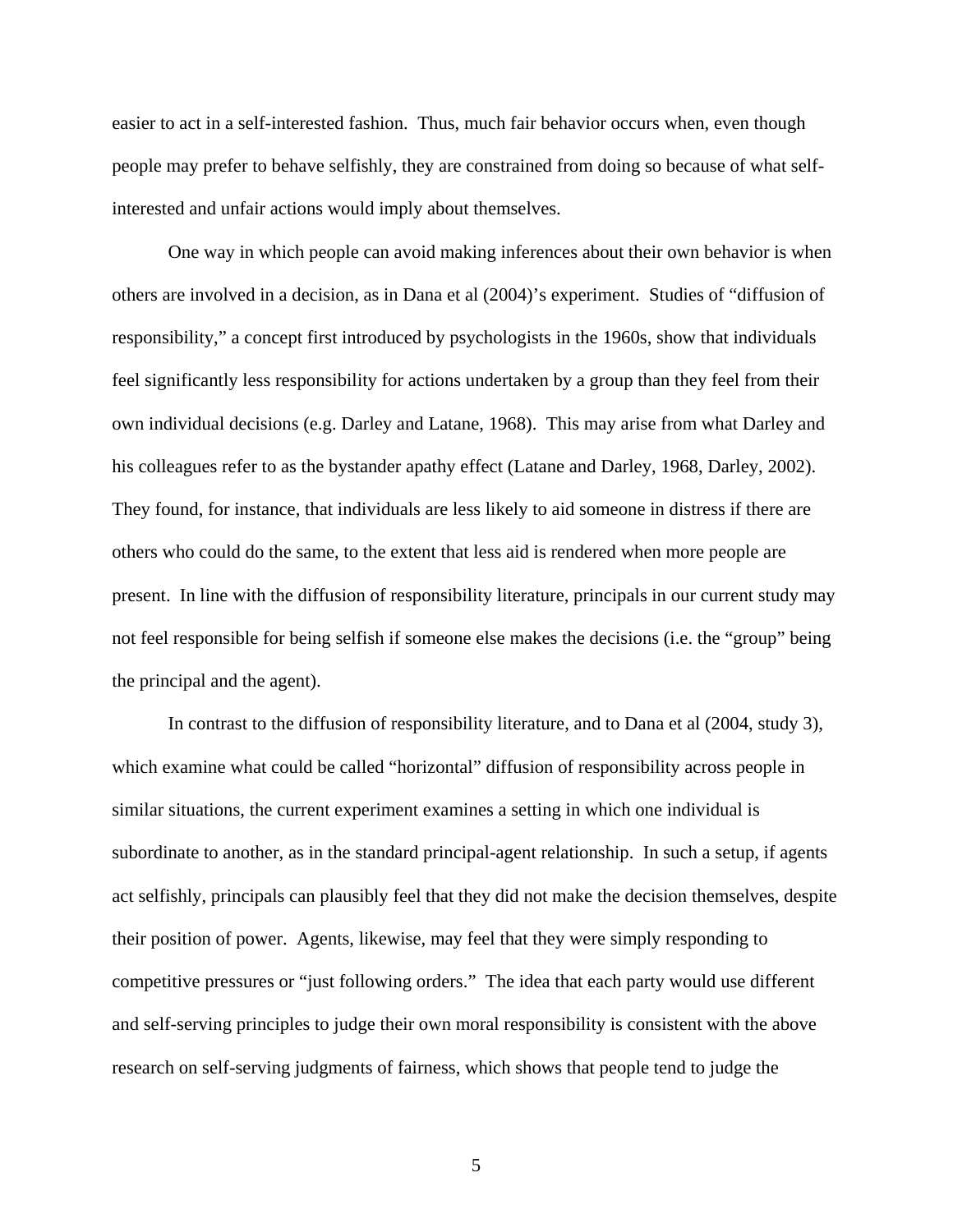fairness of their own behavior by drawing selectively upon norms of fairness those that are consistent with their own interests (see Babcock & Loewenstein, 1997, for a review).<sup>3</sup>

## **2. Experimental Design**

1

 Subjects were recruited by email from a list of graduate and undergraduate students interested in participating in experiments at Carnegie Mellon and the University of Pittsburgh. Either 12 (baseline) or 15 (agent, agent/choice) subjects participated in each session, each of whom received a \$7 show-up fee plus any additional earnings from the experiment . Each session lasted 30–45 minutes. All sessions were conducted at the Pittsburgh Experimental Economics Laboratory (PEEL) at the University of Pittsburgh. The experiment was conducted via computer interface, and was programmed using the software z-Tree (Fischbacher, 1999).

 The experiment consisted of three conditions, which are illustrated in Table 1. In each condition, 12 subjects played the dictator game  $-6$  as dictators and 6 as recipients  $-6$  for 12 rounds. The agent and agent/choice conditions also included 3 agents, denoted by the letter C. Subjects received their role assignment by randomly drawing a card with the letter A or B, as well as C in the agent and agent/choice conditions.

After role assignment, instructions detailing the rules of the game were given out and read aloud. Subjects were told that in each round dictators and recipients (roles A and B) would be randomly paired. They would know the ID number, but not the identity, of the person with

 $3$  Principals also make use of agents in bilateral bargaining to strategically commit to advantageous settlements (Schelling, 1960; Bagwell, 1995; van Damme and Hurkens, 1997) and in the laboratory (Fershtman, Judd, and Kalai, 1991; Van Huyck, Battalio, and Walters, 1995; Croson, 1998). Prior studies have examined the use of agents for this purpose in bilateral bargaining situations (Katz, 1991; Blount, 1995; Schotter, Zheng, and Snyder, 2000; Fershtman and Gneezy, 2001). To the best of our knowledge, however, no studies have examined the psychological motivations for using agents discussed here.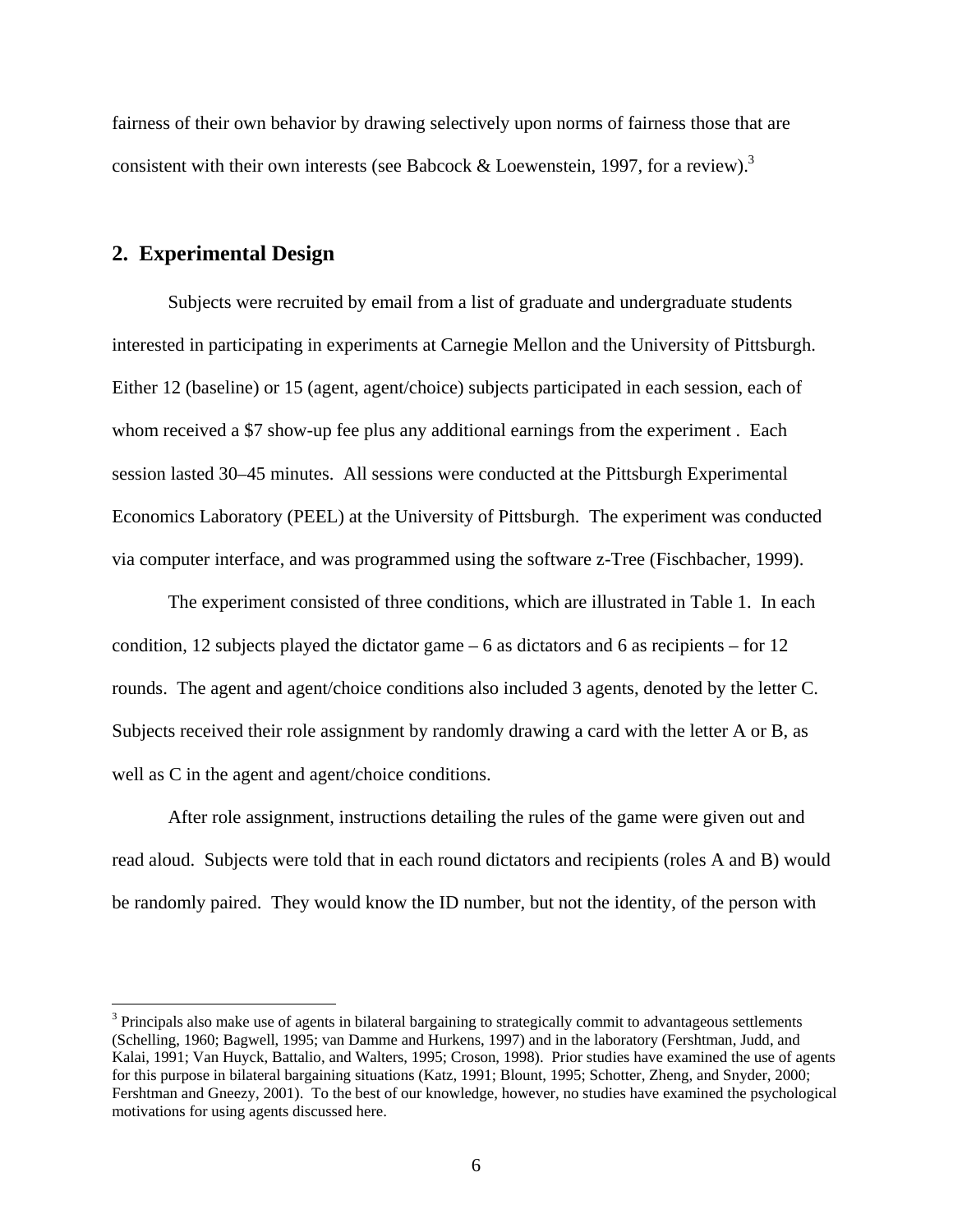whom they were paired. In each round, dictators received an allocation of \$10 to be divided between themselves and their randomly matched recipients.

In the baseline condition, dictators made the allocation decision themselves by specifying an amount they wished to share with the recipient. The allocation was shown to the paired recipient, and the experiment proceeded to the next round.

In the agent and agent/choice conditions, allocation decisions were made by one of the three agents. In the first round, dictators were randomly matched with an agent to ensure that all agents began with an equal number of decisions. In subsequent rounds (2-12), each dictator selected one of the three agents to make the allocation decision on the dictator's behalf, by clicking on that agent's number. In all rounds, each agent made the allocation decisions sequentially for each dictator, meaning that an agent selected by multiple dictators could allocate different amounts on their behalf. Any agents not selected in a round saw a waiting screen while the other agents made their allocation. After agents made their allocation decisions, each of these was shown to the corresponding dictator and recipient.

The agent/choice condition was identical to the agent condition through round 8, after which subjects received new instructions. For rounds 9–12, dictators were given the option of making the allocation decision on their own or continuing to select an agent.

In all conditions, once allocations had been made in each round, subjects saw the ID number(s) of other subjects with which they were directly involved with (including that of the agent, if applicable), and the amount of money transferred from the dictator to the recipient. Subjects recorded all results on their record sheets before continuing.

All subjects were told they would receive payment in cash at the conclusion of the experiment. Dictators and recipients were paid for one randomly chosen round, drawn at the end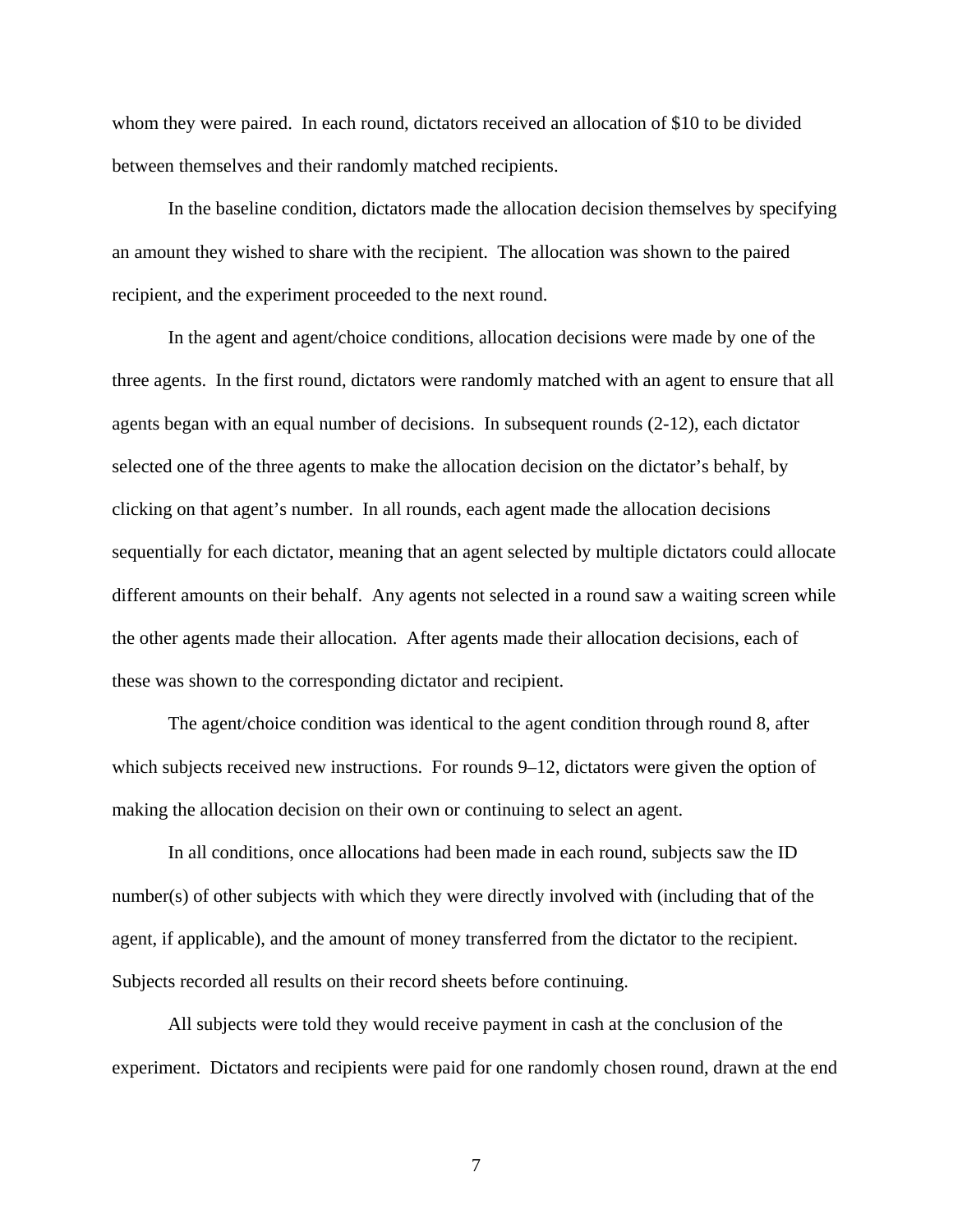of the experiment (plus the \$7 participation fee). Each agent began the experiment with \$5 and received payment in each round based on how many dictators selected him or her to make the allocation decision. More precisely, agents earnings in a round were based on the following payoff function:

$$
\pi_i = -\$0.60 + \$0.30n_i,\tag{1}
$$

where  $\pi_i$  is measured in dollars, and  $n_i$  represents the number of dictators (out of a possible 6) choosing agent *i*. This payoff function reflects a situation where agents face a fixed cost of providing service (\$0.60), zero marginal cost, and a constant marginal revenue (\$0.30). Agents, thus break even when they are "hired" by one-third, or 2, of the dictators.<sup>4</sup>

Notice that an agent's earnings in a round are independent of her allocation decision, and vary only based on the number of dictators choosing her. This flat incentive structure was chosen for two reasons. First, it keeps the total payment to agents in each round fixed at \$0 and makes the net surplus available to agents was equal to the per capita surplus available to dictators and recipients (\$5 per person), thus eliminating net surplus and fairness considerations in agents' compensation. Second, it avoids directly rewarding an agent for behaving in a fashion that maximizes the dictator's payoff, but instead allows the incentives for agents to arise more subtly, by dictators' decisions of whether to remain with the previous agent or switch across rounds. Therefore, this is a "conservative" design; since the agents must tacitly infer what decisions the dictators are likely to reward, and allows the dictators to communicate these preferences only via their switching decisions.

 $\overline{a}$ 

 $4$  We presented the payoff function to subjects in a slightly different format. We informed them that each agent would receive \$0.20 for every dictator who selected that agent, and would lose \$0.10 for every dictator that did not. When there are 6 dictators (as in the agent condition and the first 8 rounds of the agent/choice condition), this is identical to the payoff function above. However, in the final four rounds of the agent/choice condition, this alternative format allows us to easily keep the zero-sum nature of the payoffs by having them only apply to dictators not opting to make the choice for themselves.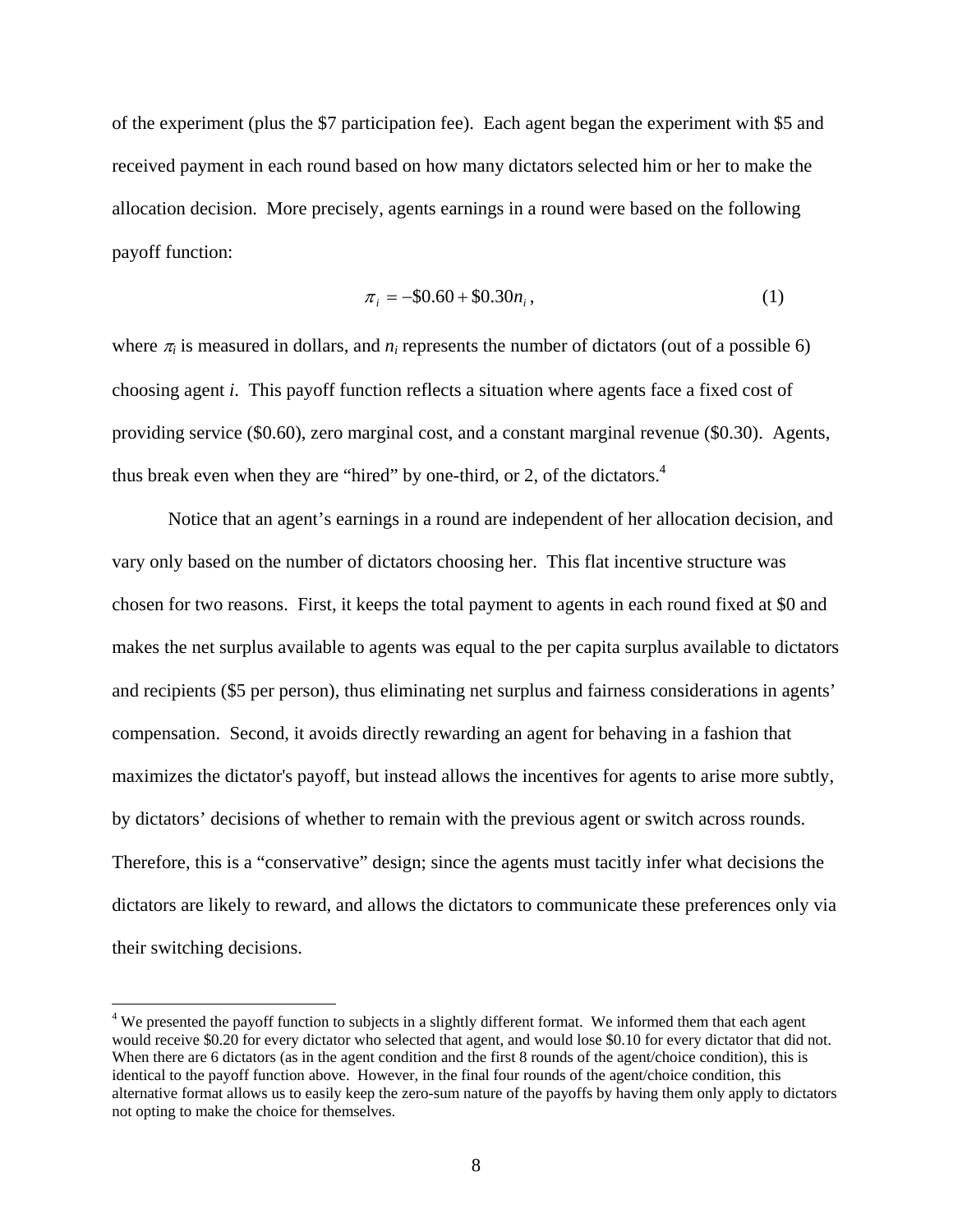Following the game, but before learning the random round that would count for payment, all subjects filled out a brief questionnaire with questions addressing feelings of fairness, responsibility, and enjoyment of participating in the session (each item provided 5 response choices ranging from -2: "Strongly Disagree" to +2: "Strongly Agree," with a "Neutral" option), along with basic demographic questions.

Once all completed questionnaires were collected, participants were informed of which round had been randomly chosen to count for payment and shown their earnings. They then filled out their payment receipts and received payment.

## **3. Results**

 $\overline{a}$ 

## Giving to Recipients

Figure 1 shows the median amount given to recipients in each round for all three treatments.<sup>5</sup> Recall that in rounds 1-8, both agent and agent/choice conditions were identical. By round 5, median amount shared drops to \$0.10 or less in both agent conditions and remains there, while the baseline condition median stays around \$1.50. This difference strongly supports the prediction that giving decreases when allocations are made through an agent.

Table 2 shows the average amounts shared in each round, presenting both the pooled agent conditions (for rounds 1-8) and also each condition separately. Note that in rounds 5 through 11, in both agent conditions the average amount shared is always lower than in the baseline – usually by over \$1, and always by at least \$0.50. Therefore, the agent treatments clearly decrease sharing relative to the baseline.

 $5$  Two subjects – both dictators – in one session of baseline condition were found to have previously participated in the experiment, and so their results have been dropped from the analysis. Since dictators' choices in the baseline condition are completely independent – dictators never find out what other dictators chose – we retain the choices of the remaining 4 dictators in that session. Therefore, the total number of dictators in the baseline condition is 40.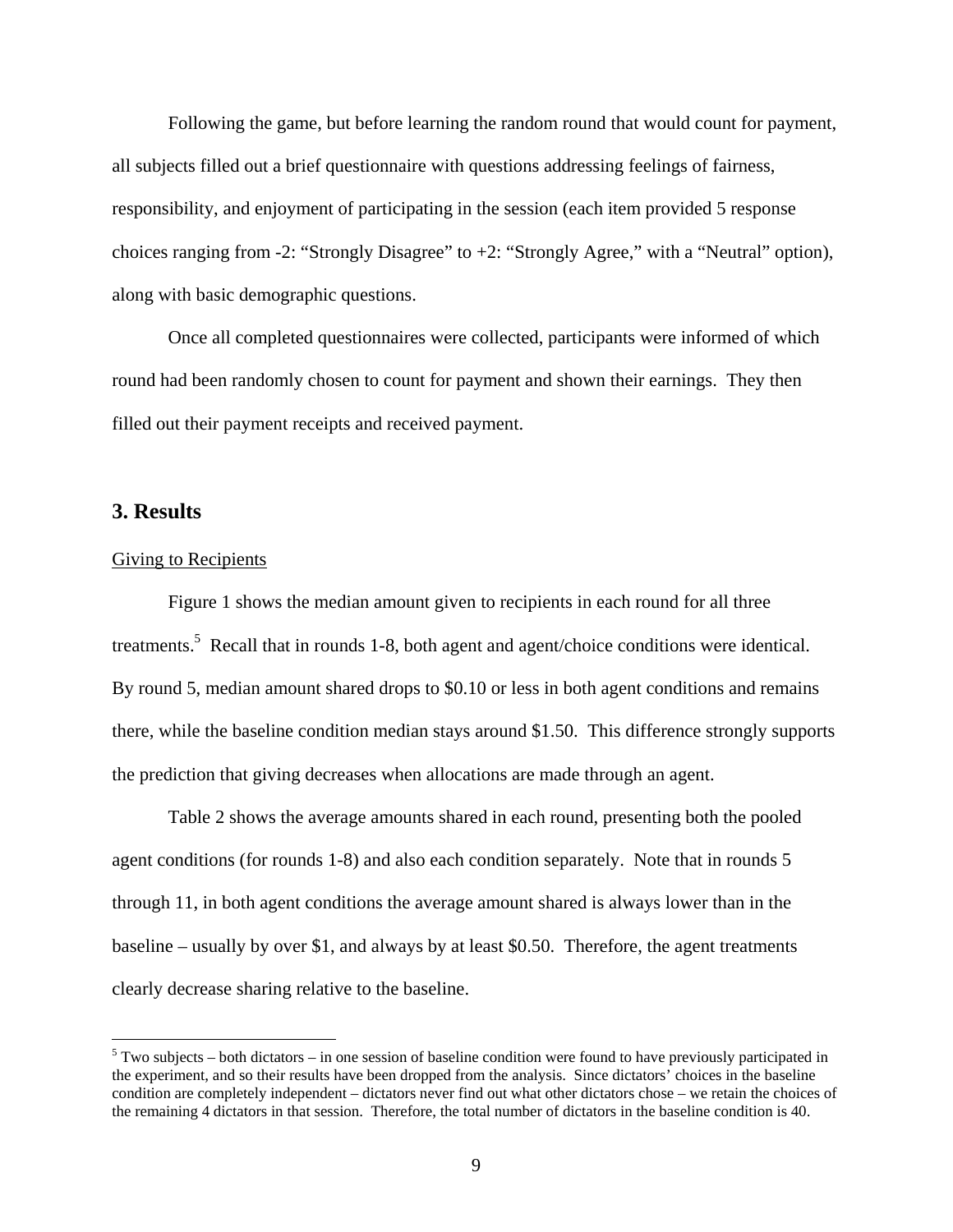To compare overall sharing, we compute the average amount shared by each dictator over the first 8 rounds, when the two agent treatments were identical. In the baseline, dictators on average shared \$2.26 over the first 8 rounds, while principals in the agent conditions shared only \$1.70, which is significantly lower in a t-test ( $t_{110} = 2.53$ ,  $p = 0.01$ ) and a Mann-Whitney (ranksum) test ( $z = 3.34$ ,  $p = 0.001$ ). While the difference of roughly \$0.50 is not large, this is because sharing in the agent conditions begins at high levels, similar to those in the baseline. For example, if we compare only rounds 1-4, we observe slightly higher sharing in the agent conditions than in the baseline (baseline: \$2.20; agent: \$2.29) and this difference is statistically insignificant ( $t_{110} = 0.30$ ;  $z = 0.10$ ). However, if we compare average sharing in rounds 5-8, we observe much larger and statistically significant differences (baseline: \$2.32; agent: \$1.11;  $t_{110}$  = 5.08,  $p < 0.001$ ;  $z = 5.20$ ,  $p < 0.001$ ).

Figure 2 presents the distributions of amounts shared across conditions in rounds 5-8. Note that while at least \$1 is shared in the baseline 62 percent of the time, this generosity is much less frequent in the two agent treatments, where it occurs only 30 percent of the time. Similarly, the proportion frequency with which at least \$5 is shared is much higher in the baseline (28 percent) than in the agent conditions (11 percent).

Clearly, the agent treatments decrease sharing relative to the baseline, as we predicted, though this difference takes several rounds to emerge. Next, we explore whether this difference is due, as we predicted, to principals switching away from agents who shared large amounts.

### Switching Agents

 Beginning in round 2, all dictators in the agent conditions could choose among the three agents in their session, including the possibility of keeping the same agent as in the previous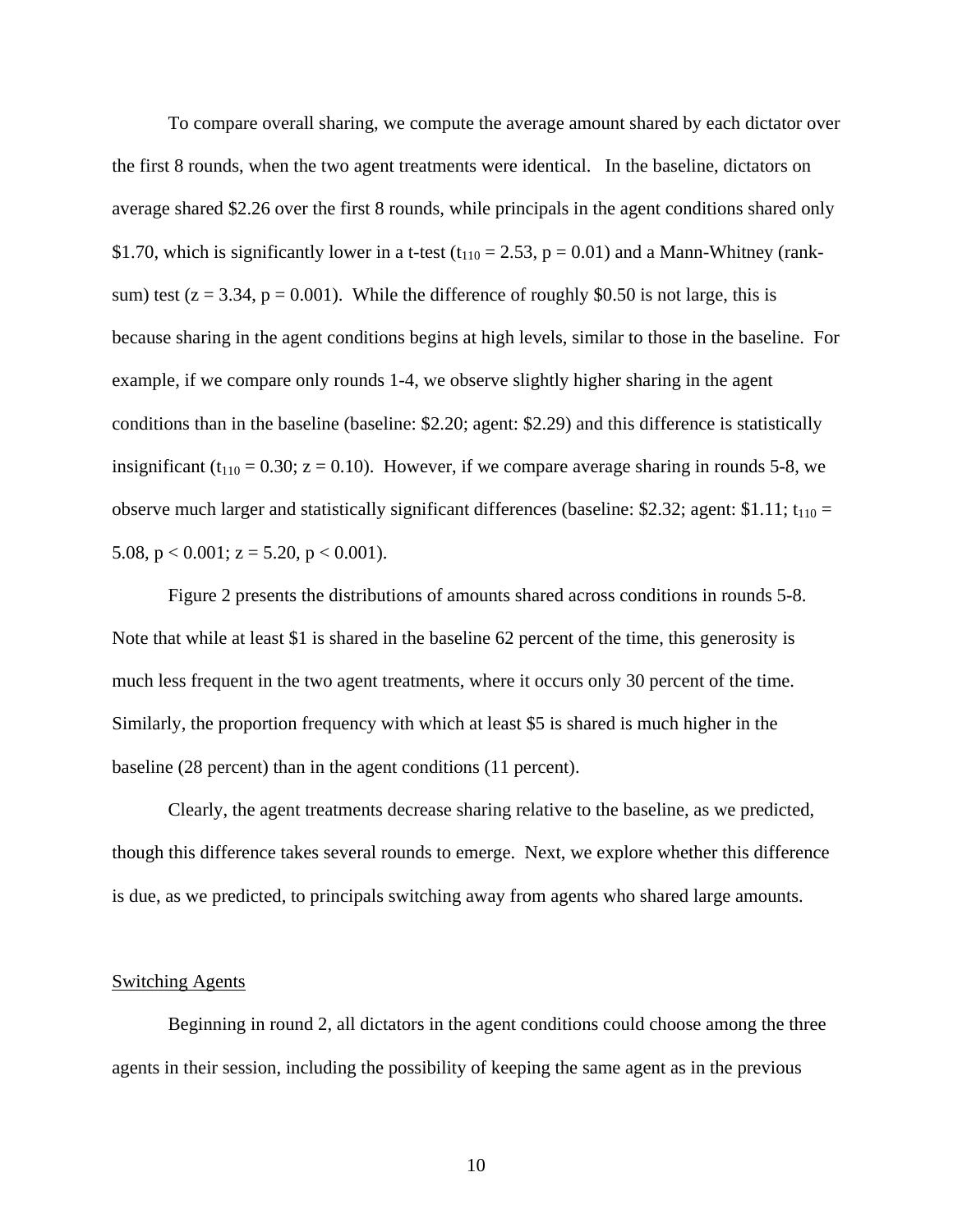round. Switching behavior provides insight into the preferences of dictators. If dictators value fair outcomes, as one might infer from the baseline, they should stick with agents who share amounts comparable to those shared in the baseline condition. However, if dictators prefer a selfish outcome to be implemented by the agent, they should search for agents who give very little or nothing at all to recipients.

 Figure 3 shows the distribution of amount shared in periods 1 through 7 of the agent conditions, and the proportions of principals who remained with or switched away from an agent in the subsequent rounds (2 through 8). The solid portion of each bar represents the proportion of principals, who had that amount shared on their behalf, who chose to remain with the same agent in the following round. The shaded portion of each bar represents the proportion of principals who switched to another agent.

 The figure supports the hypothesis that dictators switch away from agents who share sizable amounts in favor of those who share very little. For example, agents shared between \$0 and \$0.90 on a principal's behalf 288 times (the leftmost bar). In 260 of these instances (90 percent), the dictator chose the same agent again in the next round, and this proportion is slightly higher (93 percent) when the agent shared nothing. However, the frequency with which the principal retained the same agent decreases substantially with the amount shared. For example, of the 66 cases in which agents shared \$5, the principal only retained that agent 39 percent of the time.

 Table 3 estimates with a fixed effects logistic regression the degree of switching in round *t* as a function of the amount given in period  $t - 1$ . The data again consist of rounds 2 through 8 from the pooled agent conditions. The large, highly significant coefficient on the variable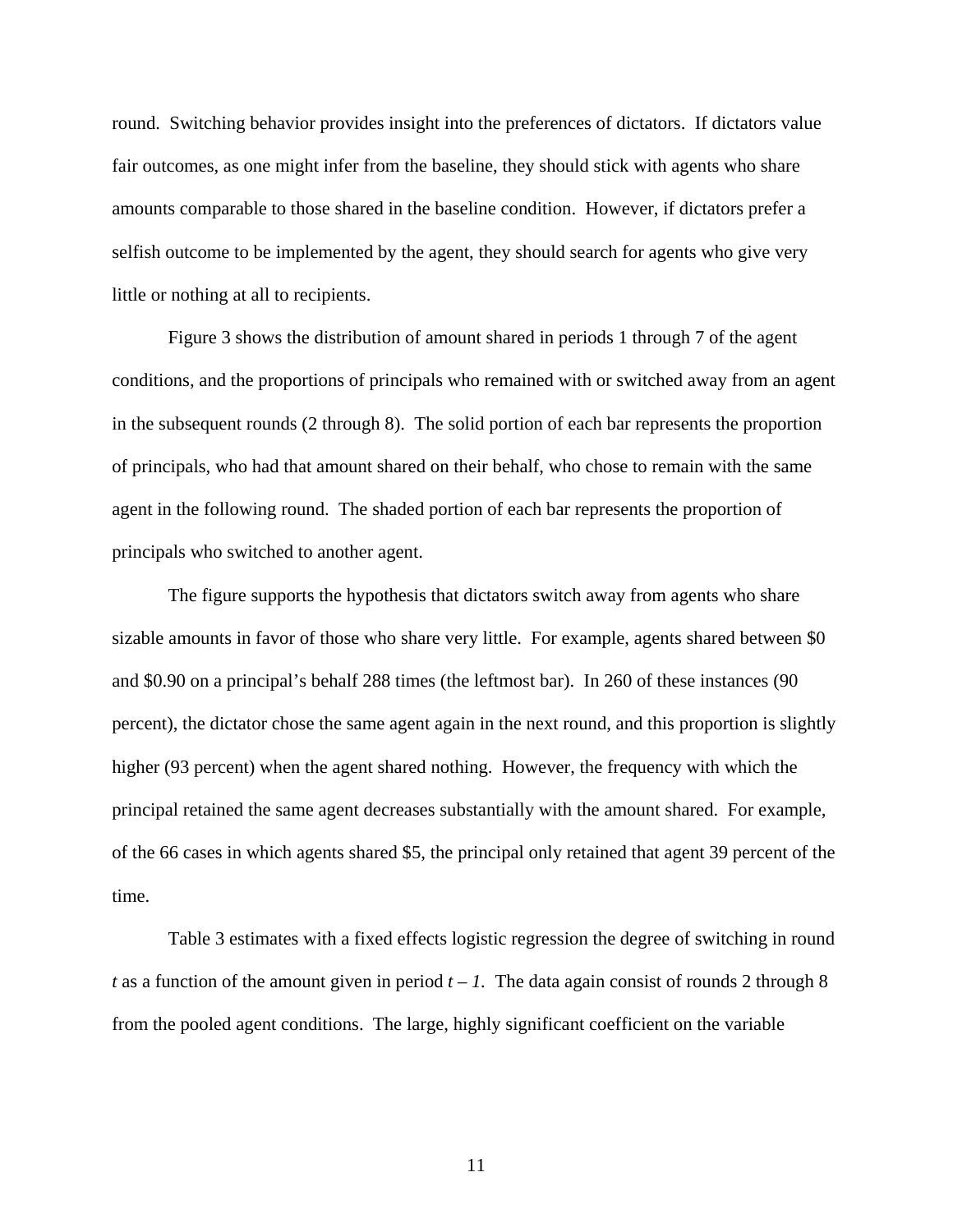"GivenLast" supports the claim that the more an agent shares with recipients, the more likely it is that dictator will switch to a different agent in the subsequent round.

#### Session-level Heterogeneity

While Table 2 reveals that average sharing in the agent condition is lower than in the baseline, a closer look reveals a large amount of heterogeneity between two sets of agent sessions. Figure 4 shows that, of the seven sessions, two produced considerably higher mean sharing than the others. This appears to be mainly driven by fair and unpredictable agents in those two sessions. For example, even in round 1 – when agents were randomly-assigned and their choices were independent, the six agents in those two sessions shared significantly more than agents in the other five sessions (\$4.25 vs. \$1.28,  $t_{40} = 4.06$ , p < 0.001; z = 3.64, p < 0.001). Thus, unfair agents in these sessions were initially harder to find. Moreover, agents in these two sessions were also more unpredictable. Among agents selected in consecutive rounds by a principal, the proportion sharing the same amount again was 22 percent in these two sessions, and 75 percent in the other five sessions.

As a result of agents' greater fairness and unpredictability, principals were much less likely to retain their previous agent in these two sessions (58 percent of the time) than in the other five (86 percent). Moreover, the relationship between amount shared by an agent and the principals' subsequent decision to retain the agent was similar to what we observed previously. Principals retain agents who shared \$5 only 38 percent of the time (14 of 37). But in the 13 instances in which a principal found an agent willing to share \$0, the principal selected the same agent again 10 times (77 percent). However, of these 10 times, the agent only shared \$0 in the next round 5 of the times.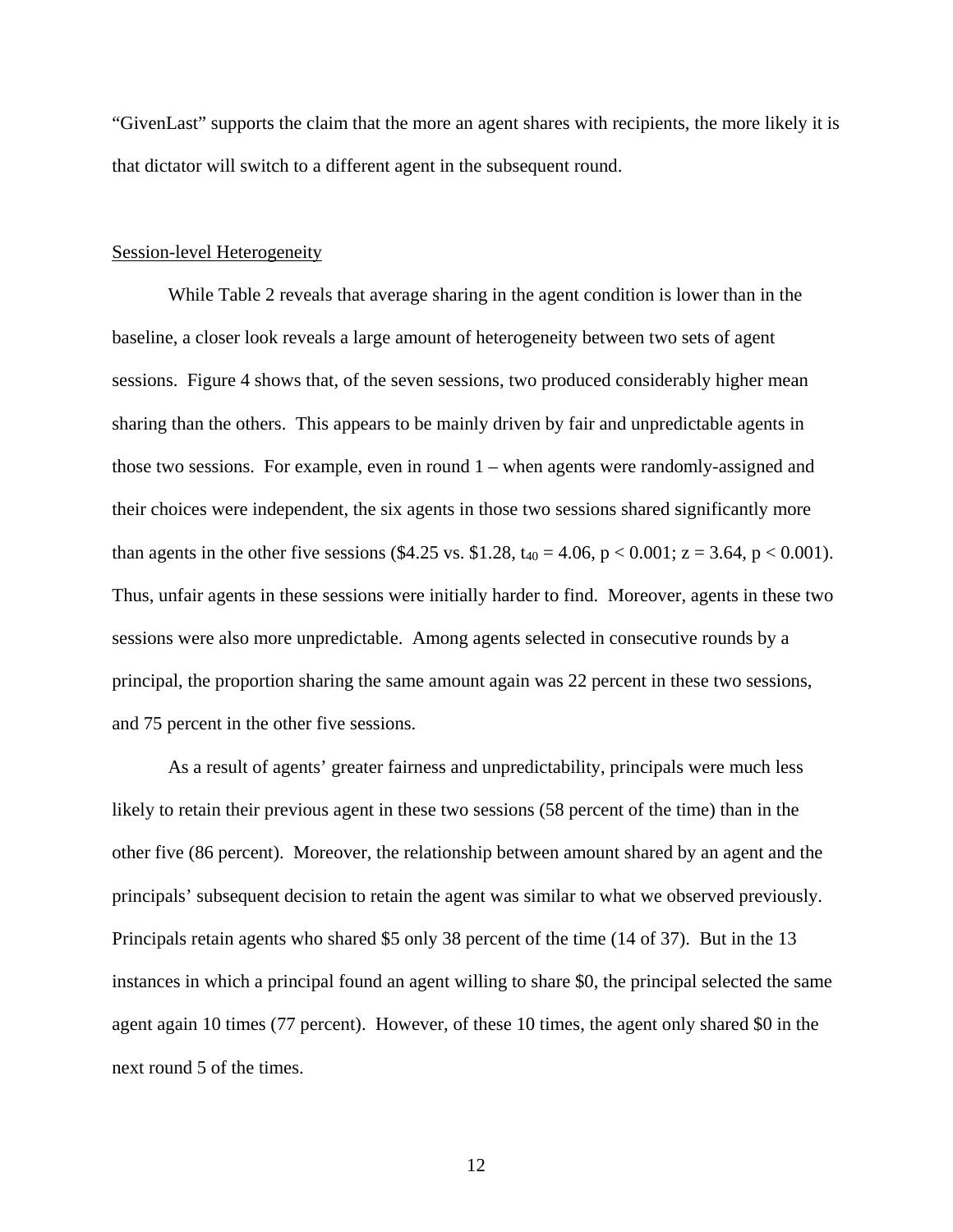Thus, in these two sessions, principals were unable to find willing "accomplices," given the small pool of agents from which to choose, and the result was a significantly higher frequency of sharing than in the other agent sessions. This suggests that a property of our experiment – the small number of potential agents – may increase sharing in the agent conditions, and that we might obtain even less sharing if we increase the number of available agents..

#### Questionnaire Responses

 Table 4 displays mean responses, by role, for three questions taken from the questionnaire. These three questions address perceived fairness, responsibility for the recipients' outcomes, and overall enjoyment of the experiment. As predicted, dictators in the agent conditions felt significantly less responsible for the amount given to recipients than baseline condition dictators. Agent condition dictators also felt they behaved more fairly than did baseline condition dictators, despite the more disparate earnings between themselves and recipients. Agent condition recipients disagree, reporting more unfair treatment than recipients report in the baseline condition. All dictators report similar levels of enjoyment, but recipients report less enjoyment in the agent conditions.

 Table 5 shows a series of ordered probit regressions with questionnaire responses as the dependent variable. The independent variables are average earnings across all rounds (recall that subjects completed the questionnaire before finding out which round counted for payment) and a binary variable indicating condition  $(0 = \text{baseline}, 1 = \text{agent} \text{ or agent/choice})$ . Dictators' perceptions of the fairness of their actions is heavily influenced by how much they earned, but also by the condition – dictators in the agent condition believed they behaved more fairly, even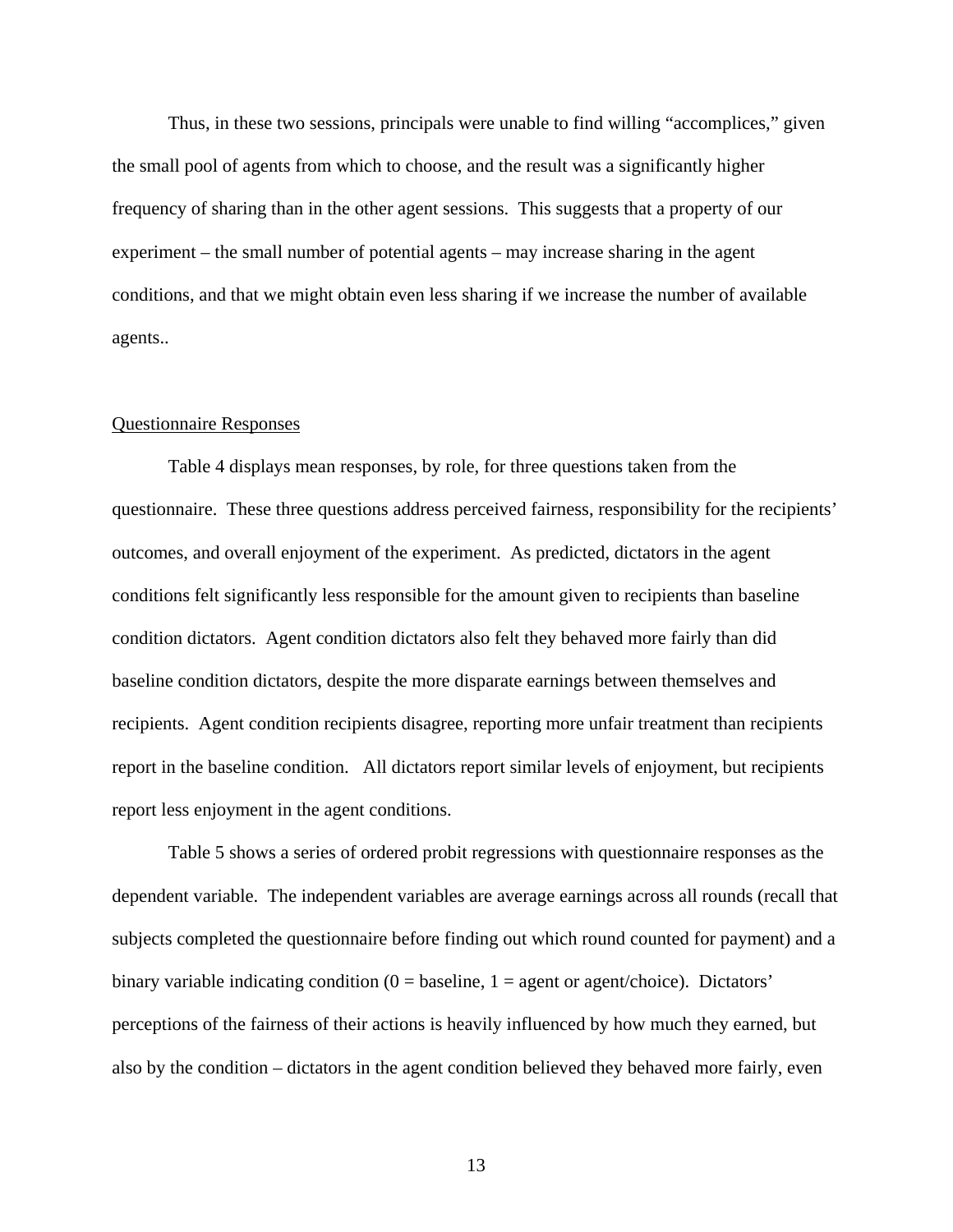after controlling for average earnings. Conversely, recipients believed that they were treated significantly less fairly in the agent condition, even after controlling for their average earnings. Dictators' feelings of responsibility are strongly influenced by the experimental condition, with dictators in the agent conditions viewing themselves as significantly less responsible than those in the baseline. Finally, with respect to enjoyment, we find no effect of either treatment or earnings for dictators, but recipients' enjoyment was related to their average earnings.

### Final Rounds in the agent/choice condition

 Recall that, in the agent/choice condition, dictators could opt to make the allocation decision themselves in the final four rounds. We hypothesized that dictators who had first made use of agents, when subsequently given the opportunity to play themselves, would continue to select agents to make the decision on their behalf. This was only partially supported by the data. As shown in Table 6, roughly forty percent of subjects continued to select an agent, while the remaining sixty percent opted to make the decision themselves. Surprisingly, however, those dictators making their own decisions behaved almost identically to agents, sharing very little (roughly \$0.10 on average). While the dictators opting to make their own allocation decisions are essentially playing the last four rounds in the baseline condition, they share significantly less than what is shared in the baseline.

There are at least two plausible explanation for the results in Table 6. First, the 40 percent of subjects opting for an agent might be those who would feel compelled to share in a condition such as the baseline, without really wanting to, and might therefore be relying on the agents to implement a selfish allocation, as we hypothesized. The remaining 60 percent might be dictators who would not share very much anyway and therefore see little reason to rely on an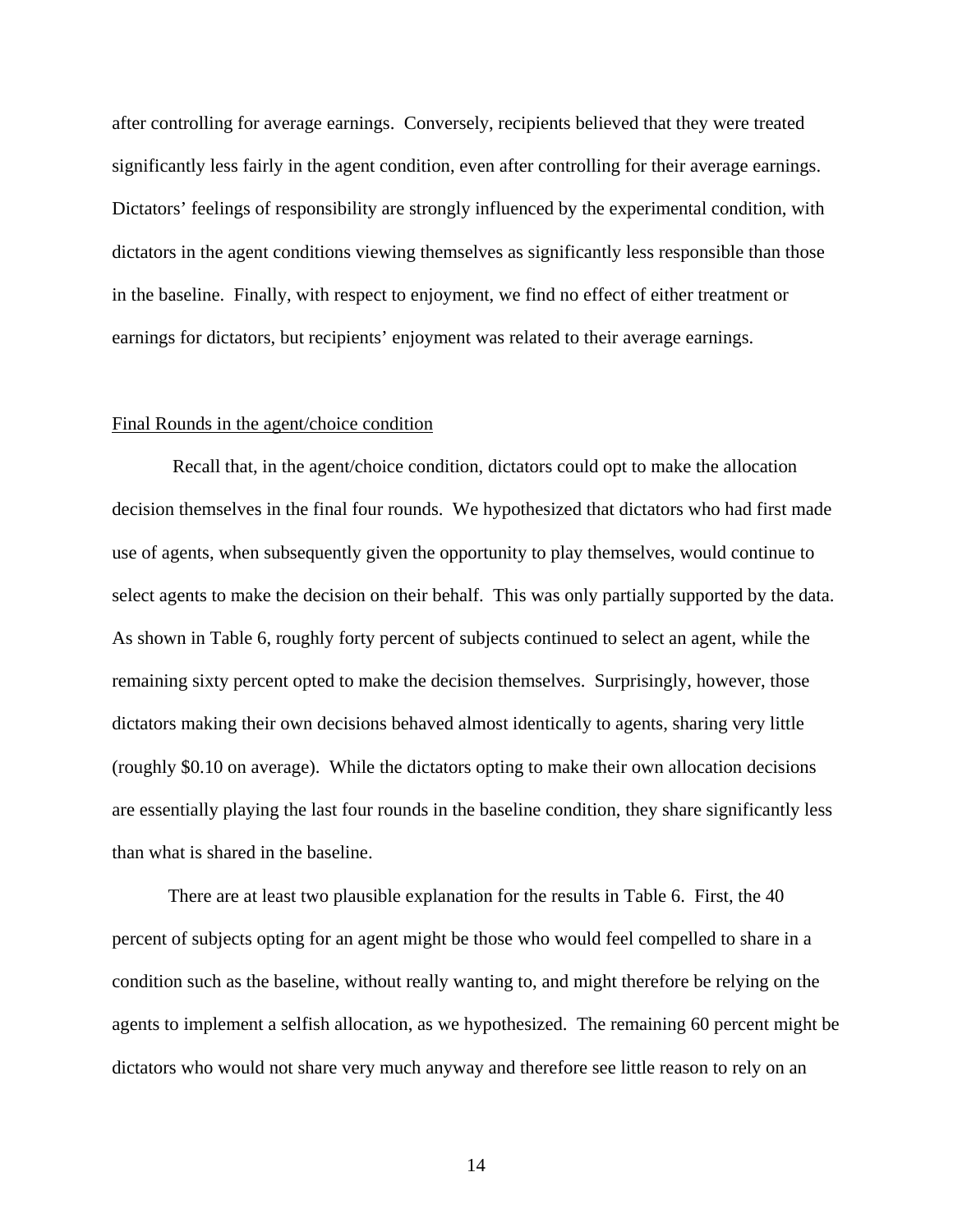agent to do so.<sup>6</sup> This is related to the findings of Lazear, Malmendier and Weber (2006), who show that dictators most likely to share large amounts are also among the most likely to avoid dictator games, thus keeping their money, whenever possible. Another potential explanation is that the previous 8 rounds, in which agents made decisions and shared very little, possibly desensitized principals to the recipients' fate or established a norm of very little sharing, which then carries over to the final four rounds. Therefore, aside from decreasing sharing directly, the agent treatment might have the perverse effect of extinguishing the intrinsic motivation to share by dictators. Our data does not allow us to distinguish between these two explanations

## **4. Conclusion**

 $\overline{a}$ 

 The research presented here suggests that principal-agent relationships can serve functions beyond those usually attributed to them in the economics literature. Specifically, principal-agent relationships can lead to an avoidance of responsibility for antisocial, immoral actions, and thus enhance the ability of principals to take such actions in pursuit of self-interest.

 Principal agent relationships serve this function through a subtle interplay of psychological factors. Principals do not feel that they are behaving immorally because they are not directly taking immoral actions; they are simply hiring agents. Agents do not feel that they are behaving immorally because they feel they have no choice: "I was just following orders," "I had to do it if I wanted to make a living," or "if I didn't do it he would have hired someone else who would have done it," are emblematic of the types of phrases one often hears, after the fact, in investigations of atrocities, business fraud, and other forms of immoral behavior. In the real

<sup>&</sup>lt;sup>6</sup> In fact, these dictators, who want the selfish outcome and have no problem implementing it themselves, may dislike the uncertainty associated with allowing an agent to implementing. This uncertainty avoidance seems especially important given the fact that many agents gave away large amounts of money – including the entire \$10 – in the final round of both the agent and agent/choice conditions.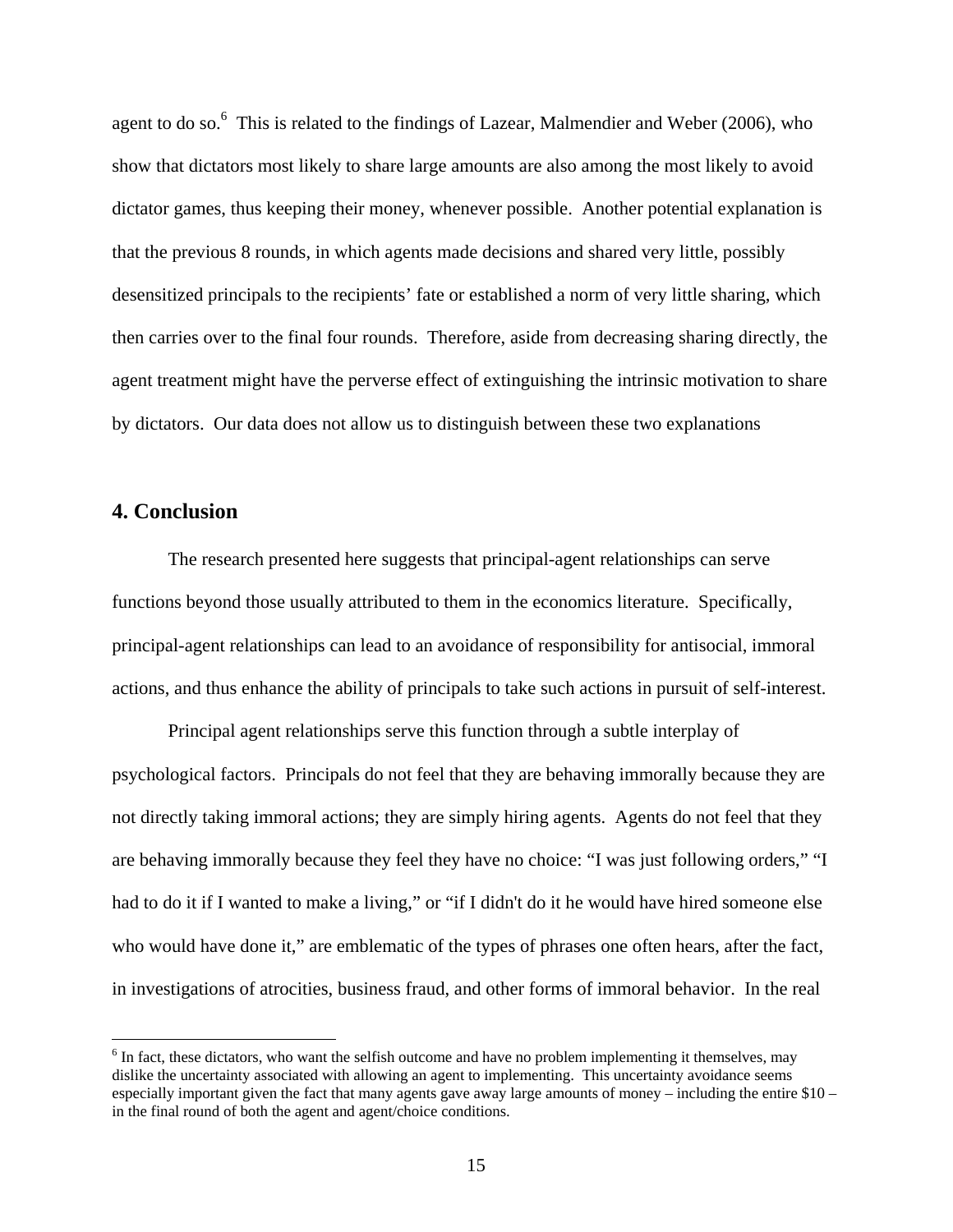world, these psychological factors often interact with others that reinforce the diffusion of responsibility – for example, self-serving biases and willful disregard of information (see, e.g., Karlsson, Loewenstein & Seppi, 2005; Haisley & Weber, 2006).

 Like the findings by Dana, Weber, and Kuang (2007) discussed earlier, the current study calls into question the idea, implicit in most models of social preference, that people have stable preferences for fair or equitable outcomes. If individuals know their outcome cannot be directly attributable, whether by others or by themselves, to their actions, people tend to become more selfish. One way in which this occurs is when the actual decision to behave selfishly or prosocially is delegated to an agent.

 A limitation of our study is that the study is quite conservative in two ways: (1) principals learned only about the behavior of the agents they hired, so they could only locate agents who would support their own interests through a slow search process, and (2) there were only three agents, which introduced a high likelihood that principals would be unable to find *any* agent who would act selfishly on their behalf. In fact, in two of the agent sessions we observed principals repeatedly seeking out agents who would act selfishly, but unable to find them. In the real world, there are likely to be many more agents to choose from in any situation, and agents are likely to have a well established reputation. Both of these factors would tend to strengthen the effects observed in our study.

Another limitation is that we only explore one kind of principal-agent relationship with one kind of contract (whereby agents receive a fixed payment for their service). In naturallyoccurring relationships, there are many kinds of possible contracts, with varying incentives for the agent, and the selection of one kind of contract is endogenous to the relationship. Therefore, it would be interesting to explore how behavior and outcomes change under different kinds of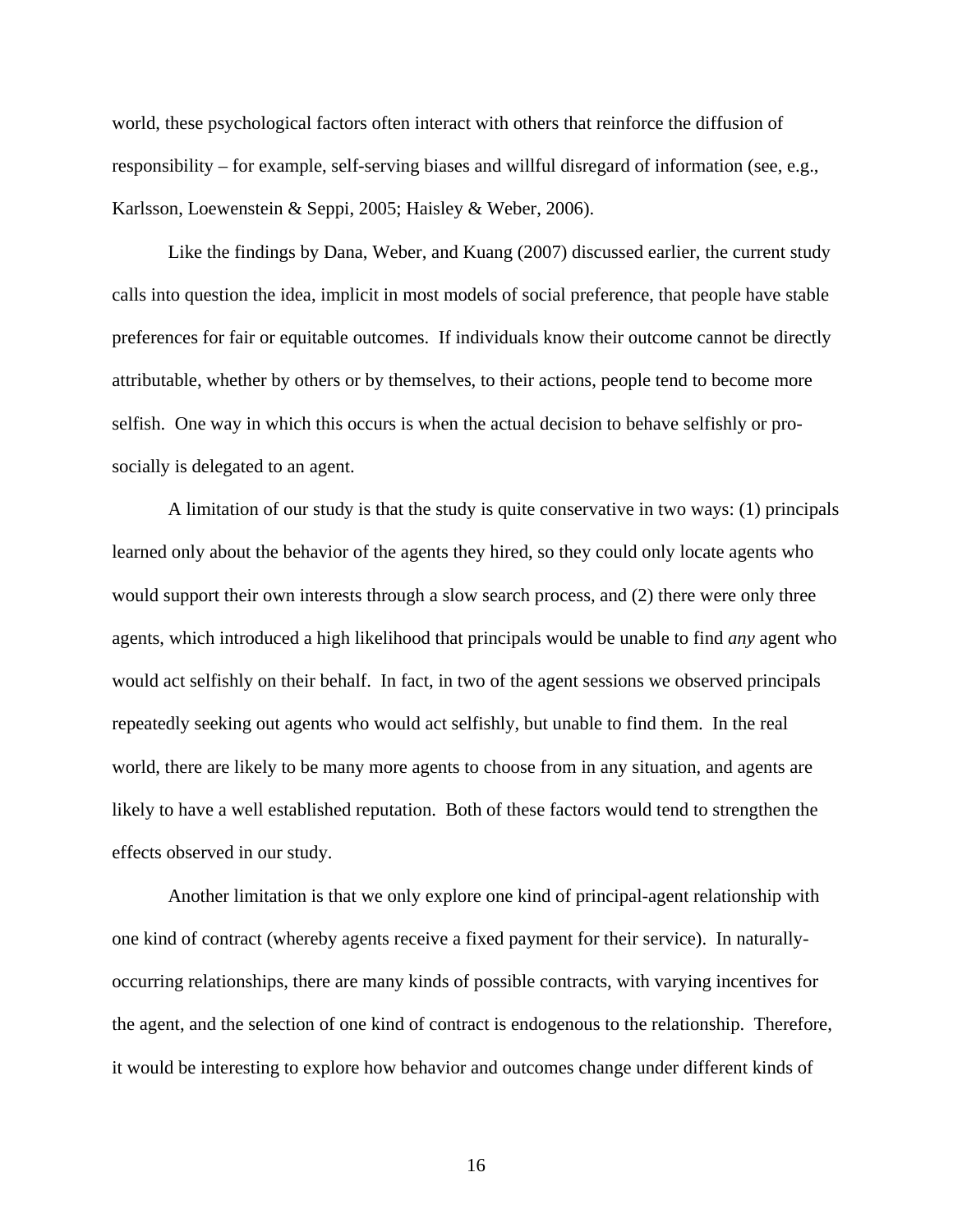contracts – for example, contracts in which the principal establishes incentives for the agent (cf. Fershtman and Gneezy, 2001). Moreover, this would help distinguish whether it is the use of agents *per se*, uncertainty about what agents will do, competition among agents, or some combination of these factors that reduces the principals' perceived responsibility for the outcome.

 One prediction of the current research is that, in competitive situations in which individuals or firms could benefit from immoral conduct, one should be likely to observe the development of "agency" institutions through which self-interest can be delegated. Many organizational researchers have hinted at this, and some have taken a very negative view on such institutions from a sociological point of view. In a passage representative of this line of thinking, Korten (2001) writes that:

Behind its carefully crafted public relations image and the many fine, ethical people it may employ, the body of a corporation is its corporate charter, a legal document, and money its blood. At its core it is an alien entity with one goal: to reproduce money to nourish and replicate itself. Individuals are dispensable. (p. 73-74)

An even more general, and perhaps less pessimistic, take-away message from the current research is that agents may not always serve the function that they are ostensibly hired to perform. Our study suggests that agents may sometimes be used to avoid taking responsibility for one's actions, but other functions are possible. Thus, for example, the more thrifty member of a couple may propose to hire a financial advisor, not truly to provide investment advice, but to convey to the spendthrift partner that he or she needs to cut back on spending. Similarly, a restaurant may provide diners with the opportunity to delegate their dietary intake to someone likely to enhance flavor at the expense of a healthy diet, while the customer maintains some degree of uncertainty regarding the exact ingredients going into the food.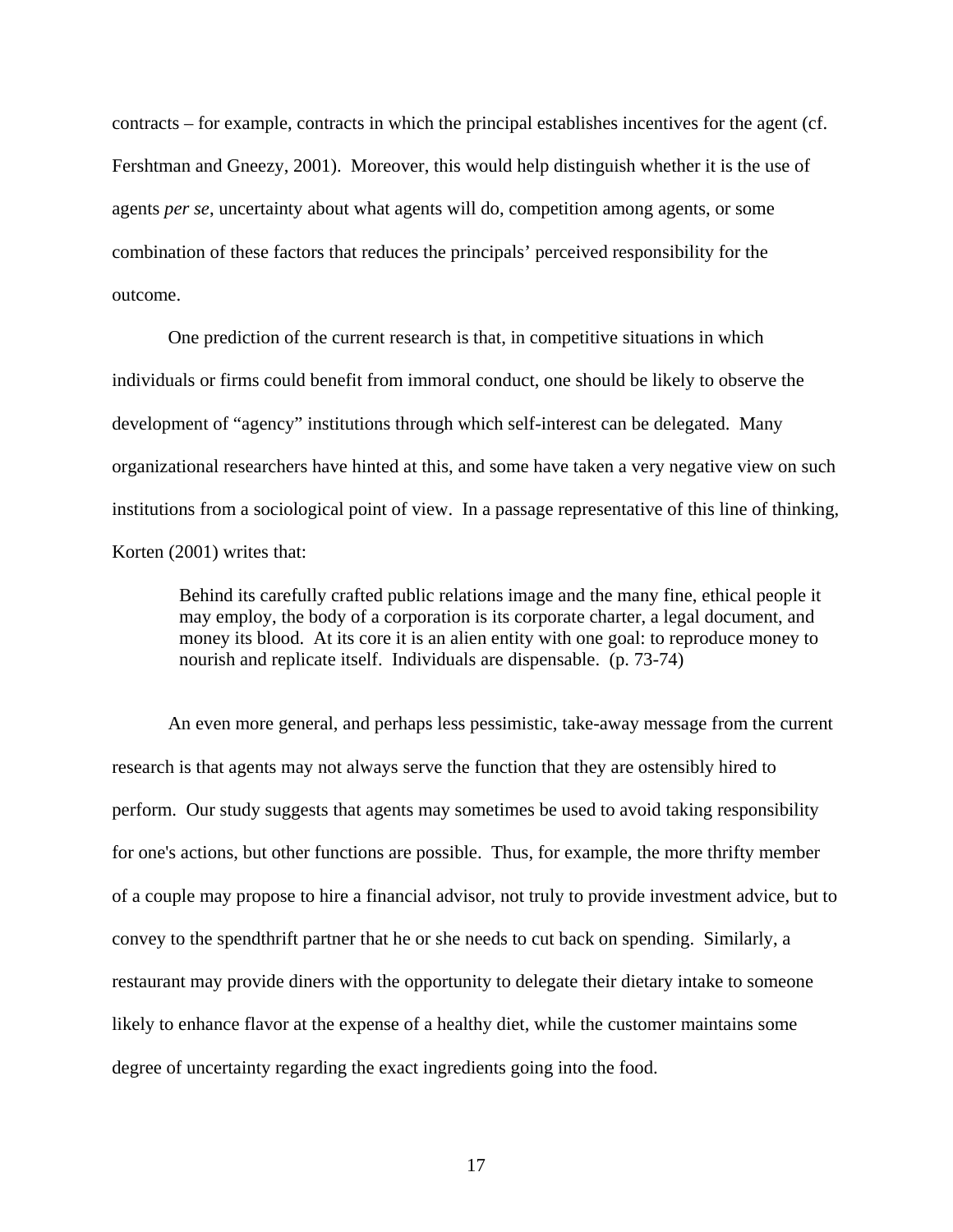At a practical level, this paper points to potential institutional arrangements that could reduce immoral behavior in hierarchical situations. For example, any mechanism that forces principals to confront their own role in the outcome should, according to our analysis, tend to decrease immoral behavior. Again, a new treatment could address this issue: Once the agents make their decisions, all dictators could be forced to see the decision and have the option of over-riding it or certifying that they favor the action being implemented. Such a mechanism could potentially reintroduce the social pressure to behave altruistically. Indeed, a mechanism somewhat along these lines was part of the Sarbanes-Oxley bill that was enacted in the wake of Enron and other corporate scandals; it requires CEOs of companies to personally vouch for the accuracy of the books, thus undermining the common excuse of those at the top that they were unaware of, or otherwise not responsible for, malfeasance that occurred "in the ranks."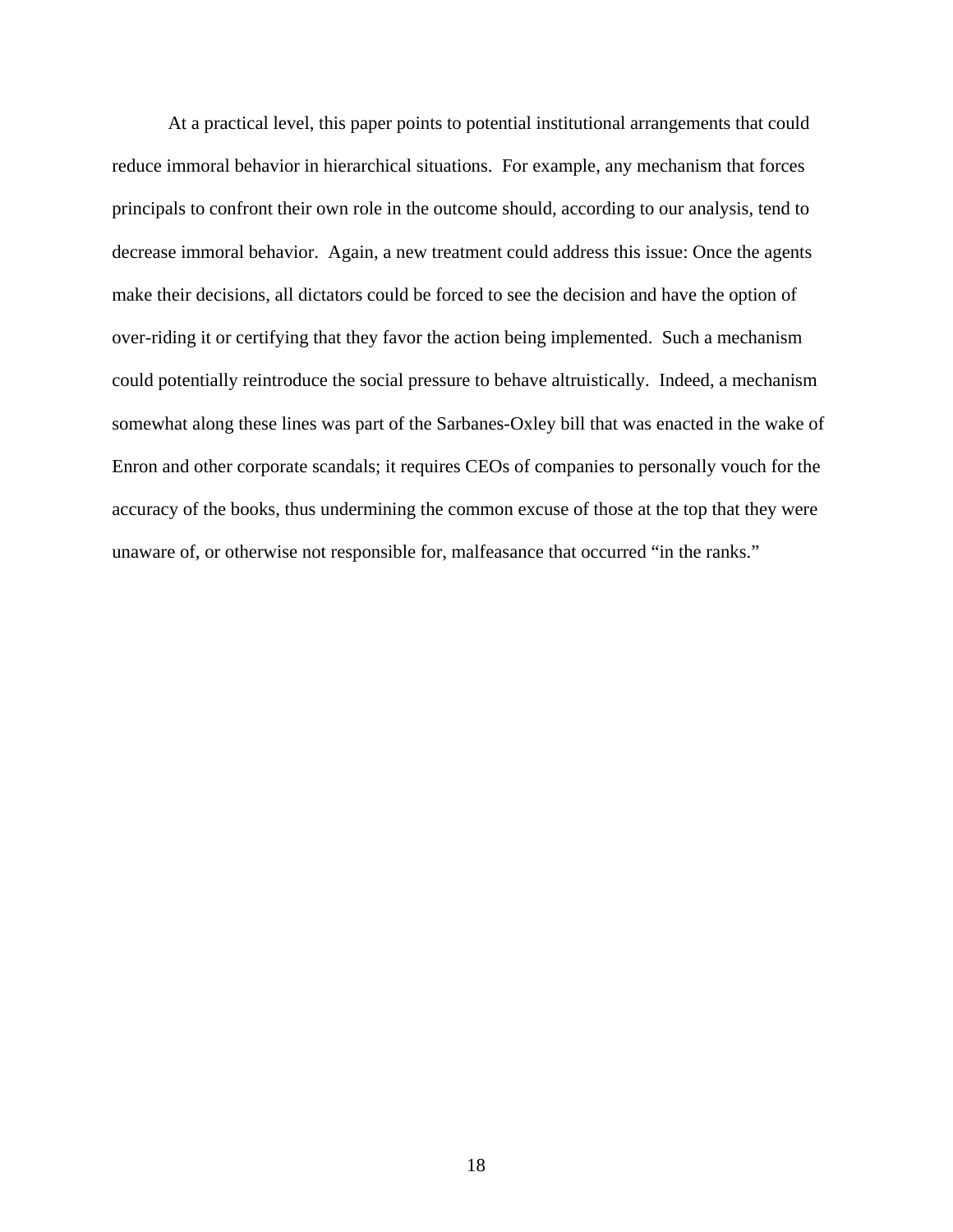## **References**

- Andreoni, J., and Miller, J. (2002) Giving According to Garp: An Experimental Study of Rationality and Altruism, *Econometrica*, 70, 737-753
- Babcock, L., & Loewenstein, G. (1997) Explaining bargaining impasse: the role of self-serving biases. *Journal of Economic Perspectives*. 11, 109-126.
- Bagwell, K. (1995) Commitment and Observability in Games, *Games and Economic Behavior*, 8, 271 – 280.
- Benabou, R., and Tirole, J. (2002) Self-Confidence and Personal Motivation, *Quarterly Journal of Economics*, 117 (3), 871 915.
- Blount, S. (1995) When Social Outcomes Aren't Fair: The Effect of Causal Attributions on Preferences, *Organizational Behavior and Human Decision Processes*, 63, 131-144.
- Bolton, G. E. (1991) A Comparative Model of Bargaining: Theory and Evidence, *American Economic Review*, 81, 1096-1136.
- Bolton, G.E, and Ockenfels, A. (2000) ERC: A Theory of Equity, Reciprocity and Competition, *American Economic Review*, 90(1), 166-193.
- Camerer, C. (2003) Behavioral Game Theory: Experiments on Strategic Interaction, Princeton: Princeton University Press, 2003.
- Charness, G., and Rabin, M. (2002) Understanding Social Preferences with Simple Tests, *Quarterly Journal of Economics,* 117(3), 817-869.
- Coleman, J.S. (1974) Power and the structure of society. New York: Norton.
- Croson, R. (1998) Theories of Commitment, Altruism and Reciprocity: Evidence from Linear Public Goods Games, Discussion Paper, Wharton School, University of Pennsylvania.
- Dana, J., Cain, D., Dawes, R. (2005) What you don't Know Won't Hurt me: Costly (but quiet) Exit in a Dictator Game, *Organizational Behavior and Human Decision Processes*, 100(2), 193-201.
- Dana, J., Weber, R. A., Kuang, J. (2004) Exploiting moral wriggle room: Behavior inconsistent with a preference for fair outcomes, in press, *Economic Theory*.
- Darley, J.M. (2002) Crowded Minds: The Implicit Bystander Effect, *Journal of Personality and Social Psychology*, 83, 843-853.
- Darley, J.M., and Latane, B. (1968) Bystander intervention in emergencies: Diffusion of responsibility. *Journal of Personality and Social Psychology*, 8, 377-383.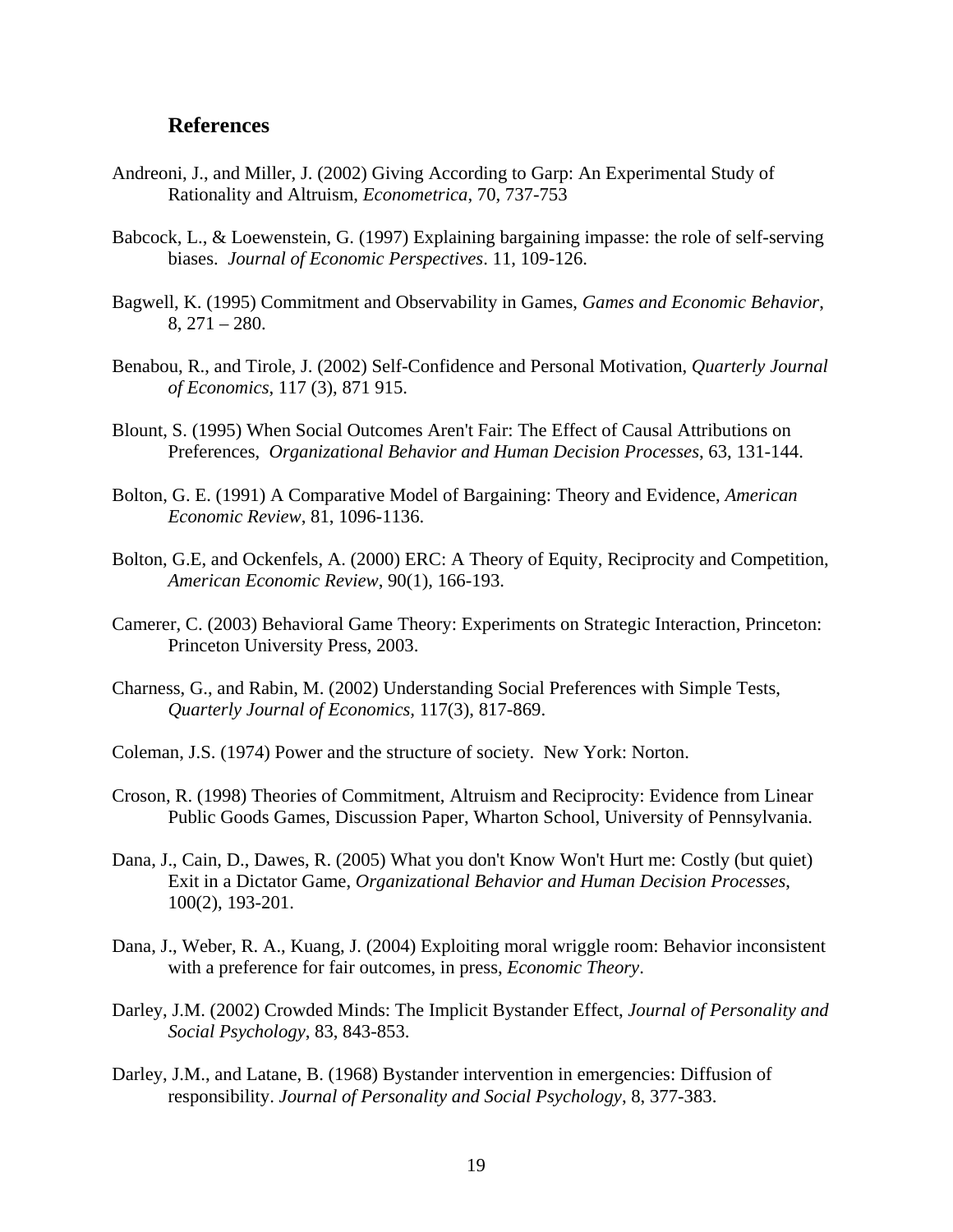Eisenberg, D. (2002). "Is Ken Lay a Victim Too?" Time Magazine, Sunday, February 3.

- Fehr, E., and Schmidt, K. (1999) A Theory of Fairness, Competition, and Cooperation, *Quarterly Journal of Economics*, 114, 817-868.
- Fershtman, C. and Gneezy, U. (2001) Strategic Delegation: An experiment, *RAND Journal of Economics*, 32, 352-368.
- Fershtman, C., Judd, K., and Kalai, E. (1991) Observable Contracts: Strategic Delegation and Cooperation, *International Economic Review*, 32, 551-559.
- Fischbacher, U. (1999) z-Tree Zurich Toolbox for Readymade Economic Experiments Experimenter's Manual, Working Paper Nr. 21, Institute for Empirical Research in Economics, University of Zurich.
- Forsythe, R., Horowitz, J., Savin, N.E., and Sefton, M. (1994) Fairness in Simple Bargaining Experiments, Games and *Economic Behavior*, 6, 347 - 369.
- Haisley, E., and Weber, R. A. (2006). "Favorable Impressions of Ambiguity and Unstable Preferences for Fairness." Working paper.
- Hart, O. D. and Holmstrom, B. (1987) The theory of contracts, Advances in Economic Theory, Fifth World Congress, edited by T. Bewley. New York: Cambridge University Press.
- Hoffman, E. McCabe, K., Shachat, K., Smith, V. (1994) Preferences, property rights and anonymity in bargaining games, *Games and Economic Behavior*, 7, 346-380.
- Kahneman, D., Knetch, J., Thaler, R.H. (1986) Fairness and the assumptions of economics, *Journal of Business*, 59, 285-300.
- Karlsson, Niklas, Loewenstein, George F. and Seppi, Duane J., "The 'Ostrich Effect': Selective Attention to Information about Investments" (May 5, 2005). Available at SSRN: http://ssrn.com/abstract=772125
- Katz, M.L. (1991) Game-Playing Agents: Unobservable Contracts as Precommitents, *RAND Journal of Economics*, 22, 307-328.
- Konow, J. (2000) Fair Shares: Accountability and Cognitive Dissonance in Allocation Decisions, *American Economic Review*, 90 (4), 1072-1091.
- Korten, D. (2001) When corporations rule the world. Second edition. Kumarian Press, Bloomfield, Connecticut, USA.
- Latane, B. and Darley, J.M. (1968) Group inhibition of bystander intervention, *Journal of Personality and Social Psychology*, 10, 215-221.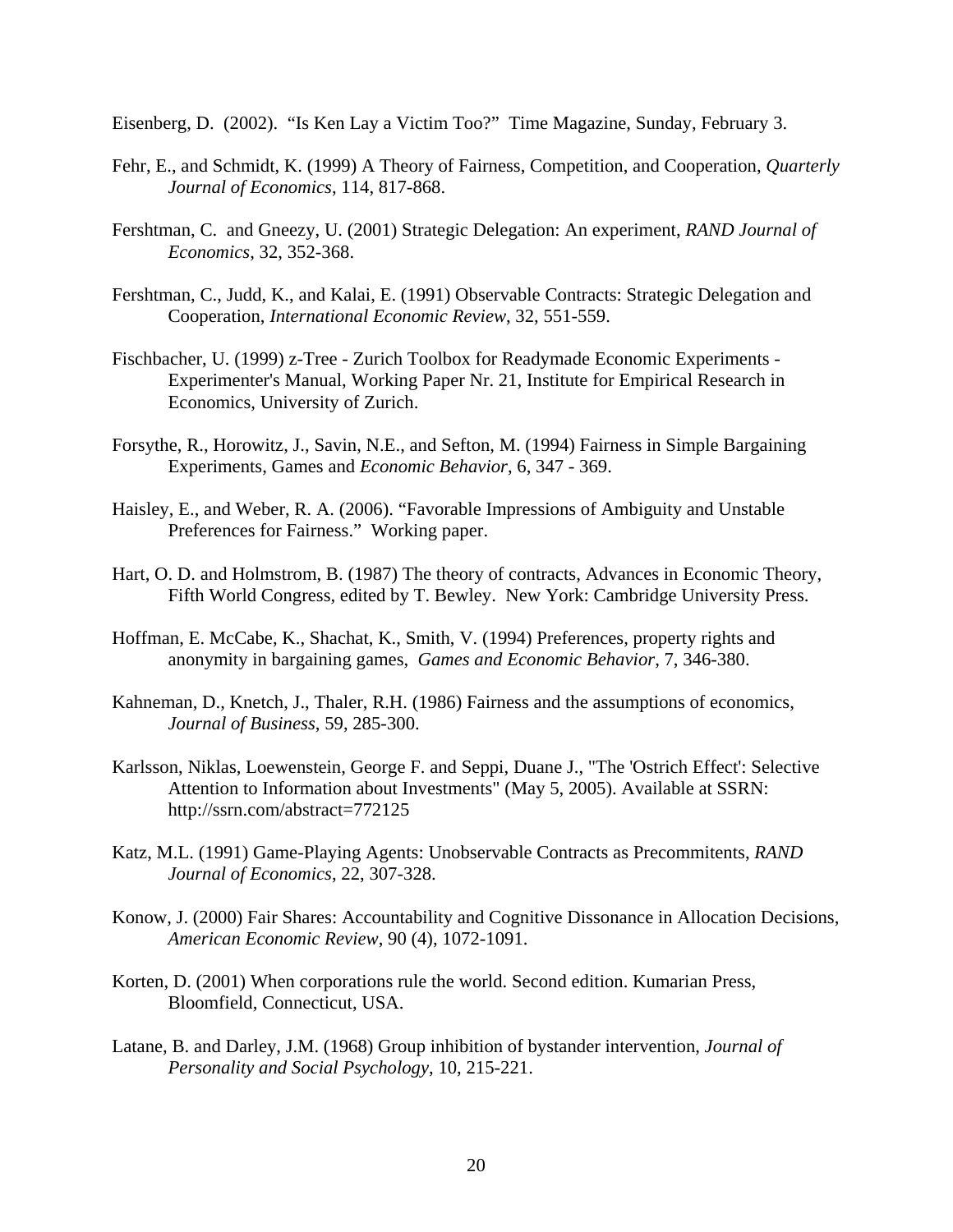- Loewenstein, G., Thompson, L., & Bazerman, M. (1989) Social utility and decision making in interpersonal contexts. *Journal of Personality and Social Psychology*, 57, 426-441.
- Lazear, E., Malmendier, U., Weber, R. (2005) Sorting in Experiments. Stanford working paper.
- McLean, B. and T. Elkind. (2003). The Smartest Guys in the Room: The Amazing Rise and Scandalous Fall of Enron. Penguin: New York.
- Merle, R. and E. McCarthy. (2004). "6 Employees from CACI International, Titan Referred for Prosecution." Washington Post, Thursday, August 26; page A18.
- Murnighan, K., Oesch, J.M., and Pillutla, M. (2001) Player Types and Self Impression Management in Dictator Games: Two Experiments, *Games and Economic Behavior*, 37(2), 388-414.
- Prelec, D. and Bodner, R. (2003) "Self-signaling and self-control," Time and Decision, G. Loewenstein, D. Read, and R.F. Baumeister (eds.) Russell Sage Press, New York, 2003.
- Rabin, M. (1993) Incorporating Fairness into Game Theory and Economics, *American Economic Review,* 83, 1281-1302.
- Radin, T. J. and M. Calkins. (2006). "The struggle against sweatshops: Moving towards responsible global business. Journal of Business Ethics, 66: 261-272.
- Samuelson, W. and Zeckhauser, R. (1988) Status Quo Bias in Decision Making, *Journal of Risk and Uncertainty*, 1, 7-59.
- Schelling, T. (1960) The Strategy of Conflict. Harvard University Press, Cambridge, Mass.
- Schotter, A., Zheng, W., and Snyder, B. (2000) Bargaining through agents: An experimental study of delegation and commitment, *Games and Economic Behavior*, 30, 248-292.
- van Damme, E. and Hurkens, S. (1997) Games with Imperfectly Observable Commitment, *Games and Economic Behavior*, 21, 282-308.
- Van Huyck, J., Battalio, R., Walters, M. (1995) Commitment versus Discretion in the Peasant-Dictator Game, *Games and Economic Behavior*, 10, 143-17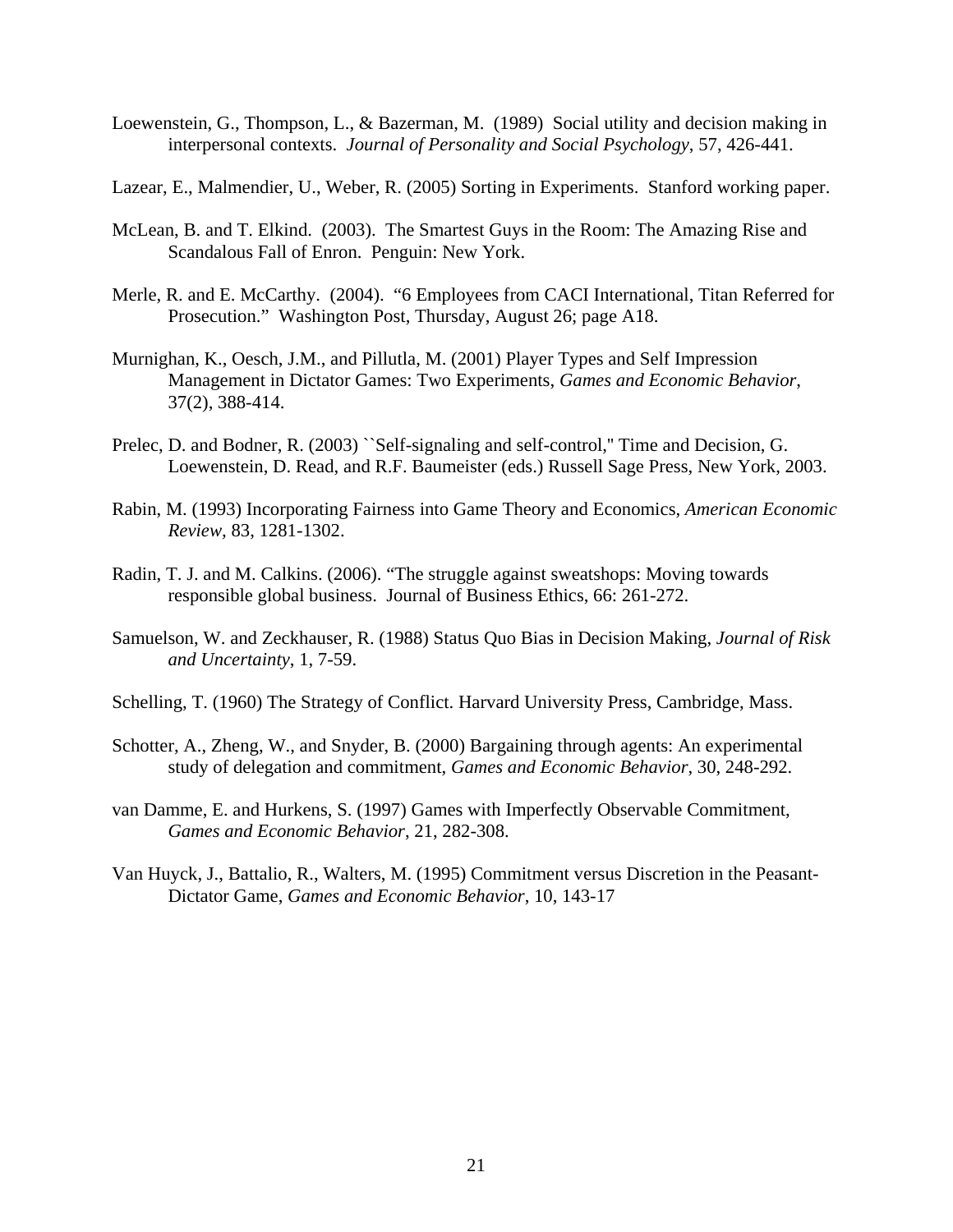|                                 | <b>Baseline</b> | Agent        | Agent/Choice      |
|---------------------------------|-----------------|--------------|-------------------|
| Rounds<br>$1 - 8$               | Self            | Agent        | Agent             |
| Rounds<br>$9 - 12$              | Self            | Agent        | Agent/Self option |
| Sessions                        |                 |              |                   |
| N                               | 84              | 105          | 75                |
| (dictators, agents, recipients) | (42, n/a, 42)   | (42, 21, 42) | (30, 15, 30)      |

**Table 1: Description of experiment by condition**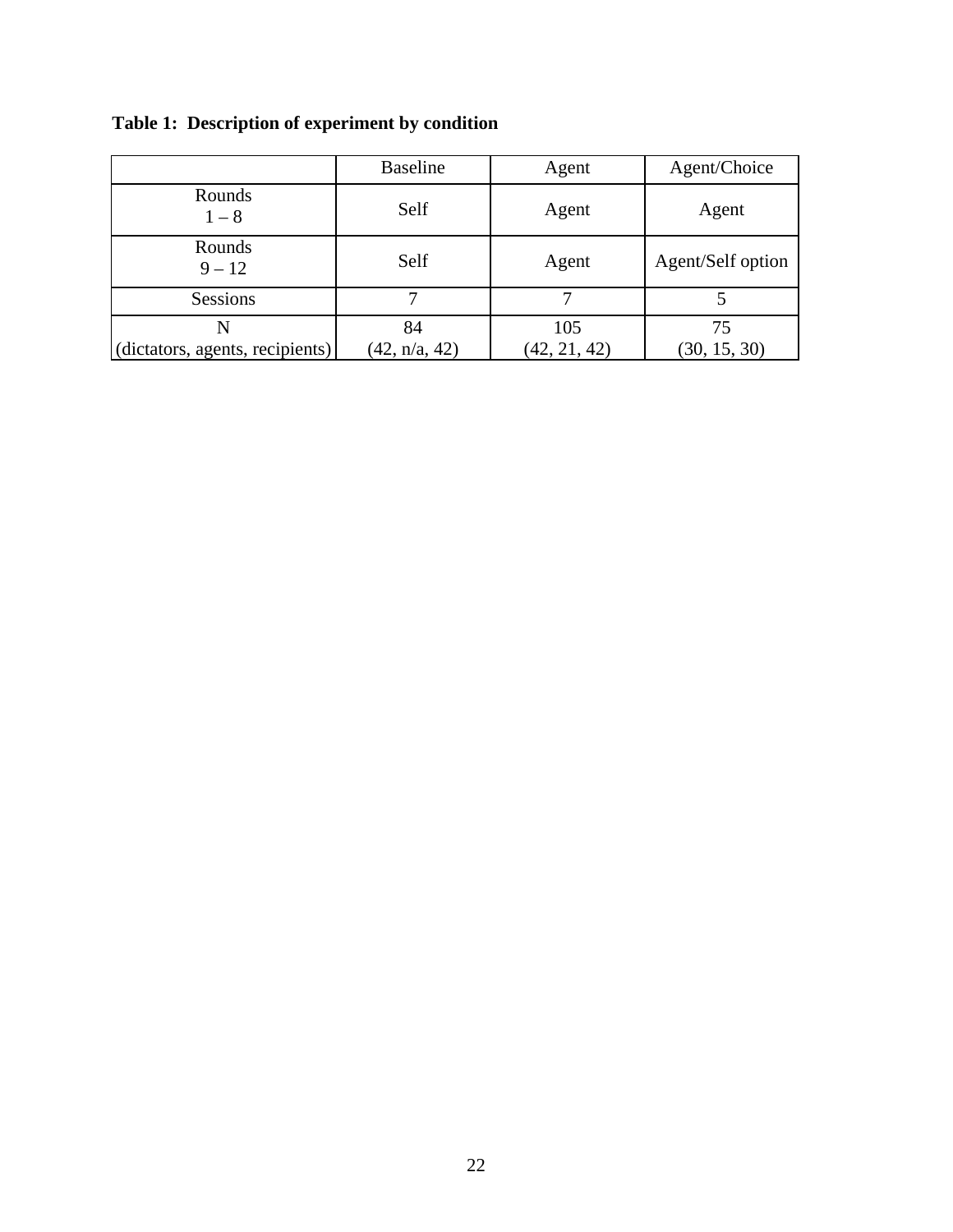|  |  | Table 2: Mean amount given comparisons |
|--|--|----------------------------------------|

|                | <b>Baseline</b> | Pooled<br>agent          |           | Comparison with<br>baseline | Agent      |                     | Comparison with<br>baseline | Agent $/$<br>choice |           | Comparison with<br>baseline |
|----------------|-----------------|--------------------------|-----------|-----------------------------|------------|---------------------|-----------------------------|---------------------|-----------|-----------------------------|
| Round          | $(n = 40)$      | conditions<br>$(n = 72)$ | (a)       | (b)                         | $(n = 42)$ | (a)                 | (b)                         | $(n = 30)$          | (a)       | (b)                         |
|                | 2.59            | 2.59                     | 0.27      | 0.00                        | 2.13       | 0.72                | 0.84                        | 3.23                | 1.45      | 1.08                        |
| $\overline{2}$ | 1.87            | 2.83                     | 1.24      | $1.72$ <sup>*</sup>         | 3.16       | 1.00                | $1.94*$                     | 2.37                | 1.15      | 0.95                        |
| 3              | 2.31            | 2.02                     | 1.06      | 0.58                        | 2.35       | 0.72                | 0.07                        | 1.54                | 1.14      | 1.48                        |
| $\overline{4}$ | 2.05            | 1.74                     | 1.42      | 0.60                        | 1.57       | $1.74$ <sup>*</sup> | 0.86                        | 1.96                | 0.56      | 0.14                        |
| 5              | 2.40            | 1.45                     | 1.62      | $1.90*$                     | 1.34       | $1.84$ <sup>*</sup> | $1.92*$                     | 1.60                | 0.83      | 1.29                        |
| 6              | 2.38            | 1.10                     | $2.21***$ | $3.01***$                   | 1.24       | $2.08***$           | $2.23***$                   | 0.90                | $1.66*$   | $2.90***$                   |
| $\overline{7}$ | 2.26            | 0.91                     | $2.81***$ | $3.70***$                   | 0.91       | $2.79***$           | $3.20***$                   | 0.90                | $1.91*$   | $2.78***$                   |
| 8              | 2.25            | 0.98                     | $2.90***$ | $3.03***$                   | 1.18       | $2.42***$           | $2.23***$                   | 0.71                | $2.54***$ | $3.01***$                   |
| 9              | 2.23            |                          |           |                             | 1.73       | $1.64*$             | 0.96                        | 0.13                | $4.51***$ | $5.60***$                   |
| 10             | 2.12            |                          |           |                             | 1.38       | $2.02***$           | 1.50                        | 0.18                | $4.44***$ | $4.84***$                   |
| 11             | 1.95            |                          |           |                             | 1.04       | $2.13***$           | $2.01***$                   | 0.08                | $4.12***$ | $4.53***$                   |
| 12             | 1.81            |                          |           |                             | 2.97       | 0.43                | 1.62                        | 0.59                | $2.55***$ | $2.68***$                   |

a: Mann-Whitney rank-sum (z); b: t-test; both two-tailed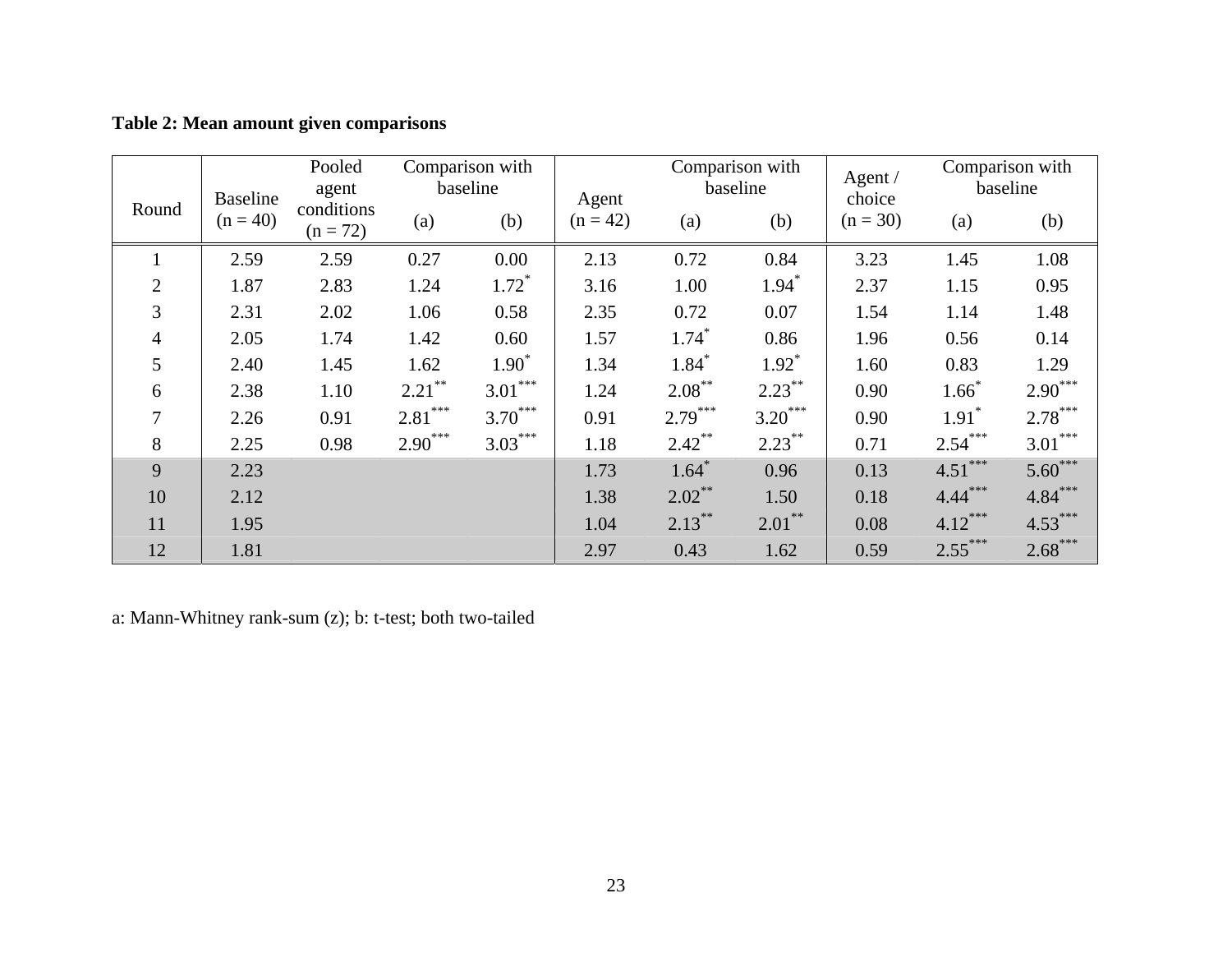**Table 3: Fixed effects logistic regression of switching in round** *t* **based on amount given in round** *t – 1***. Data pooled from both agent conditions for rounds 1 – 8. 17 subjects (119 observations) dropped due to all positive or all negative outcomes. Dependent variable: Switching in** *t.* 

|           | Coef.  | Std.<br>Err. |              |       |     |
|-----------|--------|--------------|--------------|-------|-----|
| Givenlast | 97 I J | .065         | 7. 97<br>، گ | 0.000 | 385 |

**Table 4: Questionnaire responses with pooled A-Ab data** 

|                                                                                     | Dictators / Principals |          | <b>Agents</b> | <b>Recipients</b> |          |                                          |
|-------------------------------------------------------------------------------------|------------------------|----------|---------------|-------------------|----------|------------------------------------------|
|                                                                                     | (A)                    | (B)      | (C)           | (D)               | (E)      |                                          |
|                                                                                     |                        | Agent    | Agent         |                   | Agent    | Sig. Diff.                               |
|                                                                                     | <b>Baseline</b>        | (pooled) | (pooled)      | <b>Baseline</b>   | (pooled) | $(t-test)$                               |
| <b>Question</b>                                                                     | $(n=40)$               | $(n=72)$ | $(n=36)$      | $(n=42)$          | $(n=72)$ |                                          |
| I {made fair decisions $\sqrt{was}$<br><i>treated fairly</i> in this<br>experiment. | 0.05                   | 0.32     | 0.06          | $-0.62$           | $-1.26$  | $A/B$ :<br>p<.001;<br>$D/E$ :<br>$p=.01$ |
| If feel responsible for how<br>much the [recipients] were<br>allocated.             | 0.73                   | $-0.13$  | 0.69          |                   |          | $A/B$ :<br>p<.001                        |
| I enjoyed this experiment.                                                          | 0.85                   | 0.69     | $-0.14$       | 0.07              | $-0.51$  | $D/E$ :<br>p<.05                         |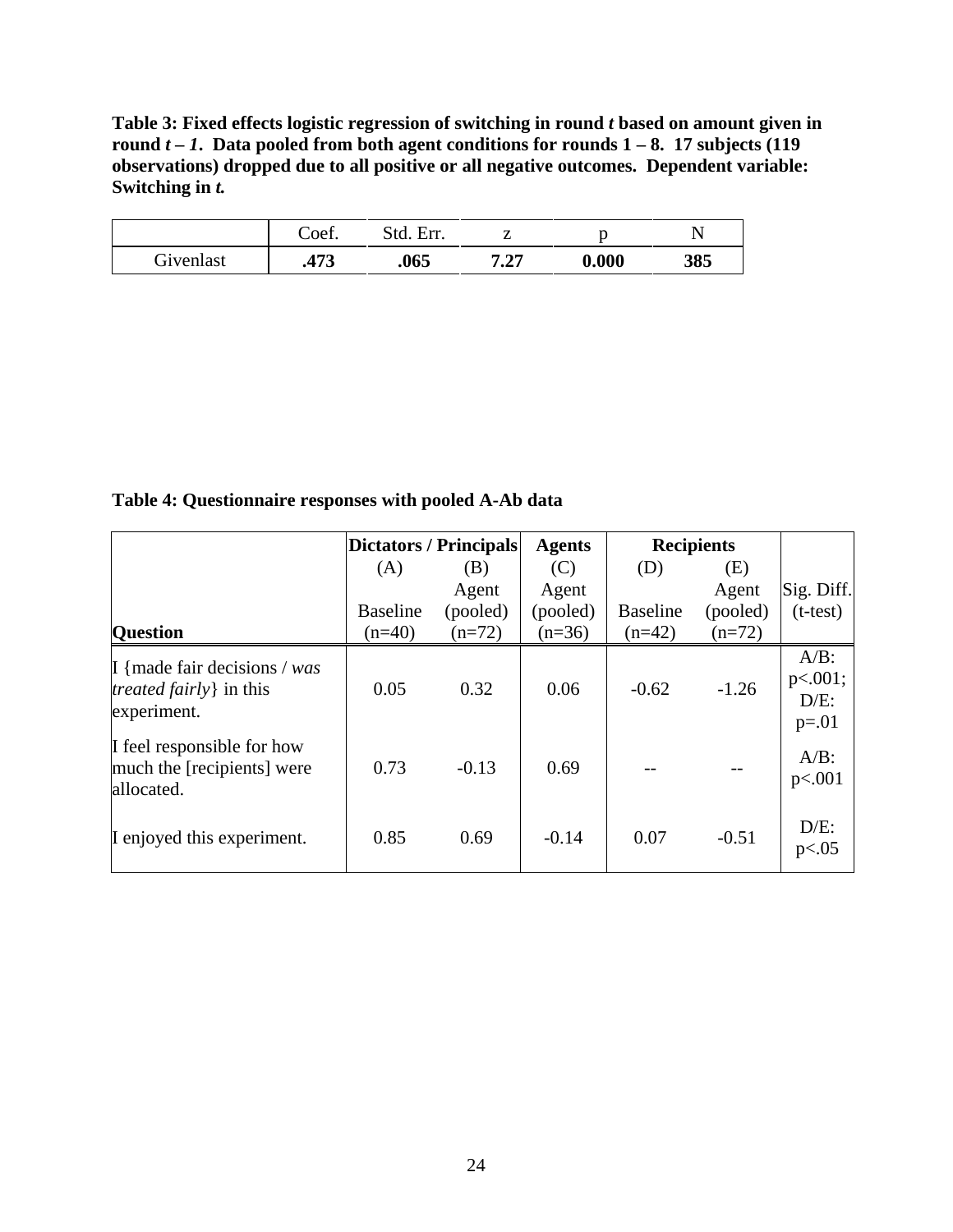|                         |                        | Dictators / Principals               | Recipients          |                        |                       |
|-------------------------|------------------------|--------------------------------------|---------------------|------------------------|-----------------------|
|                         |                        | <b>Fair Decisions Responsibility</b> | Enjoyment           | <b>Fair Treatment</b>  | Enjoyment             |
| Condition (Agent)       | $0.363*$<br>(0.200)    | $-0.719***$<br>(0.200)               | $-0.288$<br>(0.302) | $-0.495***$<br>(0.226) | $-0.332$<br>(0.218)   |
| <b>Average Earnings</b> | $-0.265***$<br>(0.088) | $-0.025$<br>(0.078)                  | 0.100<br>(0.065)    | $0.202***$<br>(0.104)  | $0.245***$<br>(0.101) |
| N                       | 112                    | 112                                  | 112                 | 114                    | 114                   |

**Table 5: Ordered probit regressions of questionnaire responses** 

Standard errors in parentheses (clustered by session)<br>  $* - p < .10$ ;  $* = p < .05$ ;  $* * > p < .01$ 

| Table 6: Results of rounds $9 - 12$ in agent/choice condition |  |  |
|---------------------------------------------------------------|--|--|
|---------------------------------------------------------------|--|--|

|       | <b>Allocation Decision</b> |      | <b>Average Amount Shared</b> |              |          |
|-------|----------------------------|------|------------------------------|--------------|----------|
| Round | Agent                      | Self | Agent                        | Self         | Baseline |
|       | 13                         | 17   | $0.17$ <sup>***</sup>        | $0.10^{***}$ | 2.23     |
| 10    | 12                         | 18   | $0.08^{***}$                 | $0.19***$    | 2.12     |
|       | 12                         | 18   | $0.08^{***}$                 | $0.08^{***}$ | 1.95     |
| 12    | 10                         | 20   | 1.51                         | $0.13***$    | 1.81     |

Differences with baseline:  $* - p < .10$ ;  $* = p < .05$ ;  $* * - p < .01$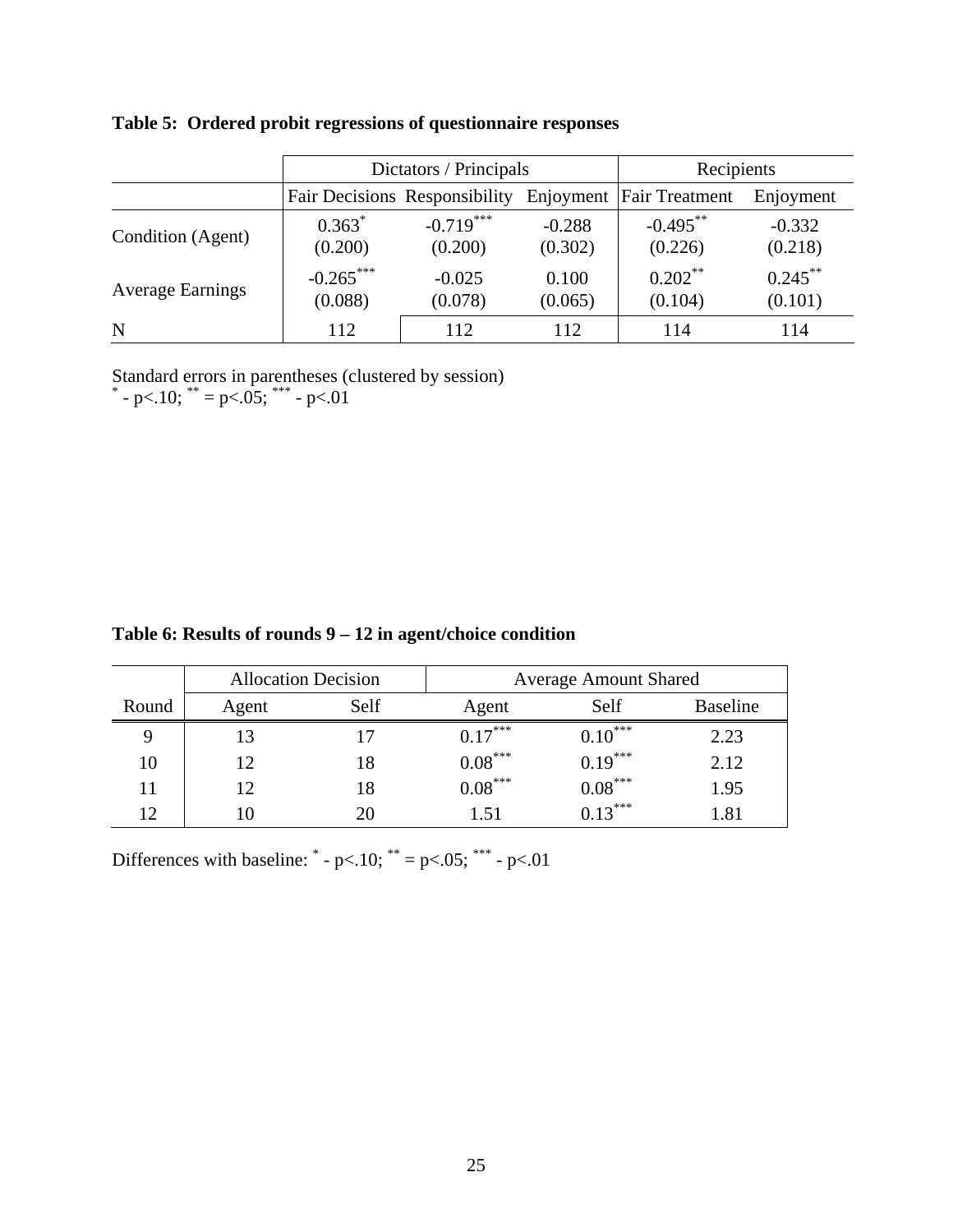

**Figure 1: Median giving across rounds in each condition** 

**Figure 2: Distribution of amount given by condition, Rounds 5 – 8**